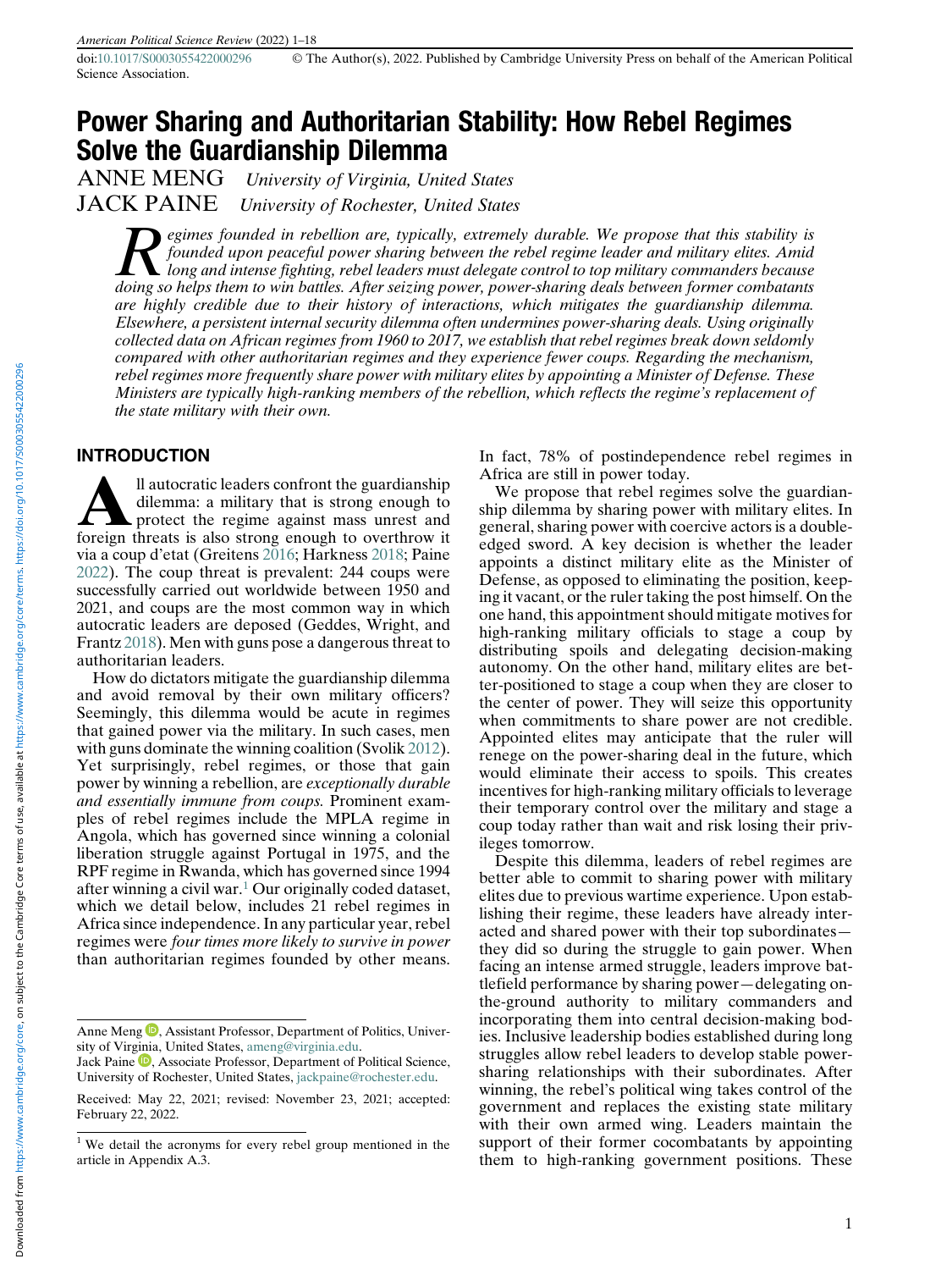power-sharing arrangements are highly credible due to a history of interactions during the war, which stabilizes expectations. By contrast, in non-rebel regimes, powersharing deals often break down because of mistrust and a persistent internal security dilemma. Civilian and coup leaders are often overthrown by their own military appointees. Overall, these arguments yield our theoretical expectations that rebel regimes are less likely to break down and that they frequently share power with high-ranking military officials.

We provide empirical support for these expectations by analyzing original data from postcolonial Africa between 1960 and 2017. We define rebel regimes as those that came to power by winning a major civil war (at least 1,000 battle deaths). Our sample includes 10 regimes that gained independence by fighting against a colonizer and 11 additional postcolonial rebel regimes. We first establish the aggregate statistical pattern: both types of rebel regimes (colonial liberation regimes and civil war winners) are significantly less likely to break down than non-rebel regimes. These findings are unaltered under numerous robustness checks, including an instrumental variable analysis based on climatic and geographic conditions that influenced where Europeans could settle (which propelled many colonial liberation regimes). Similarly, rebel regimes are significantly less likely to experience successful coups.

We then examine power sharing with military elites. Using original data on cabinet appointments, we show that rebel regimes appointed a Minister of Defense in 83% of years compared with 56% of years in non-rebel regimes. This difference is statistically significant across various specifications. Presidents in non-rebel regimes commonly try to retain personal control over the military by appointing themselves as their own Ministers of Defense. We also show that rebel regimes that do not appoint a Minister of Defense are more susceptible to breakdown, which illustrates the centrality of the power-sharing mechanism.

Finally, we provide systematic evidence for two intervening implications. First, we compiled information on the composition of the state military after rebel takeover. In 19 of 21 cases, rebel regimes either completely transformed and displaced the existing state military, or occupied top positions in an integrated military. Second, we collected biographical information on Ministers of Defense in rebel regimes. They are typically high-ranking rebel commanders from the launching rebellion.

Our article contributes to numerous literatures. In existing research on power sharing and authoritarian stability, scholars focus on power sharing across organizations, such as co-opting opposition groups into a legislature (Gandhi [2008](#page-16-3)), offering cabinet positions to members of other ethnic groups (Arriola [2009](#page-16-4); Wimmer, Cederman, and Min [2009](#page-17-2)), or integrating the military with a competing rebel group to settle a civil war (Hoddie and Hartzell [2003;](#page-16-5) Toft [2009](#page-17-3)). By contrast, we focus on how leaders share power *within* the ruling coalition. Drawing on insights from studies of authoritarian stability, we emphasize that a leader's own

ruling coalition poses the greatest threat of overthrow from within (Svolik [2012](#page-17-1)). We explain how sharing power during and after the launching rebellion mitigates coups by regime elites, a central threat to authoritarian survival.

Studies on authoritarian stability and civil wars rarely address each other directly, and we help to bridge this crucial gap. Our theory illuminates how leaders of rebel regimes can alleviate the dreaded guardianship dilemma by sharing power with their former cocombatants. According to scholarship on authoritarian regimes, leaders gain a security guarantee by sharing power with elites who can credibly threaten to unseat them, thus creating incentives for rulers to share power with military actors (Meng [2020;](#page-17-4) Svolik [2012\)](#page-17-1). However, according to the conflict literature, leaders hesitate to share power with coercive agents because bringing these elites into the inner circle empowers them and elevates their ability to depose the ruler (Paine [2021](#page-17-5); Roessler [2011](#page-17-6)). According to these studies, leaders should typically not want to share power with the military. Our study reconciles these two conflicting perspectives by highlighting the conditions under which sharing power with military elites alleviates, rather than exacerbates, the guardianship dilemma.

We also challenge two big ideas about the consequences of social revolutions for regime durability (Huntington [1968;](#page-17-0) Lachapelle et al. [2020;](#page-17-7) Levitsky and Way [2013;](#page-17-8) Miller [2020\)](#page-17-9). First, we locate the stability of rebel regimes in elite power sharing, not in transforming state and society to subjugate the masses. Contrary to Huntington's ([1968\)](#page-17-0) proclamation that "he who controls the countryside controls the country," most African rebel regimes struggled to consolidate territorial control beyond the capital because of persistent impediments to broadcasting power (Herbst [2000\)](#page-16-6). Nor did they typically attempt a revolutionary transformation of society, as only six of the 21 rebel regimes in our dataset meet Lachapelle et al.'s ([2020\)](#page-17-7) definition of a revolutionary regime. Our emphasis on elite power sharing rather than mass-level mechanisms also distinguishes our approach from the literature on rebel governance, which focuses mainly on local service provision (Stewart [2021](#page-17-10); Weinstein [2006\)](#page-17-11) or prospects for democratization (Huang [2016\)](#page-16-7).

Second, ideological affinity and partisanship alone are not sufficient to ensure stability—rebel regime leaders must still share power with military elites to survive. Lachapelle et al. [\(2020](#page-17-7)) argue that elite actors in revolutionary regimes have fewer motives to stage coups because of a shared ideology and fewer opportunities to do so because of party–military fusion and tight partisan oversight. We instead contend that simply fighting together is not sufficient. The launching rebellion enables members of the rebel military to gain fighting experience and command over troops. These skills make cocombatants a real threat to the leader unless he shares power. Empirically, we find strong evidence for this "carrots" approach to solving the guardianship dilemma. By contrast, when we consider alternative explanations, we do not find evidence for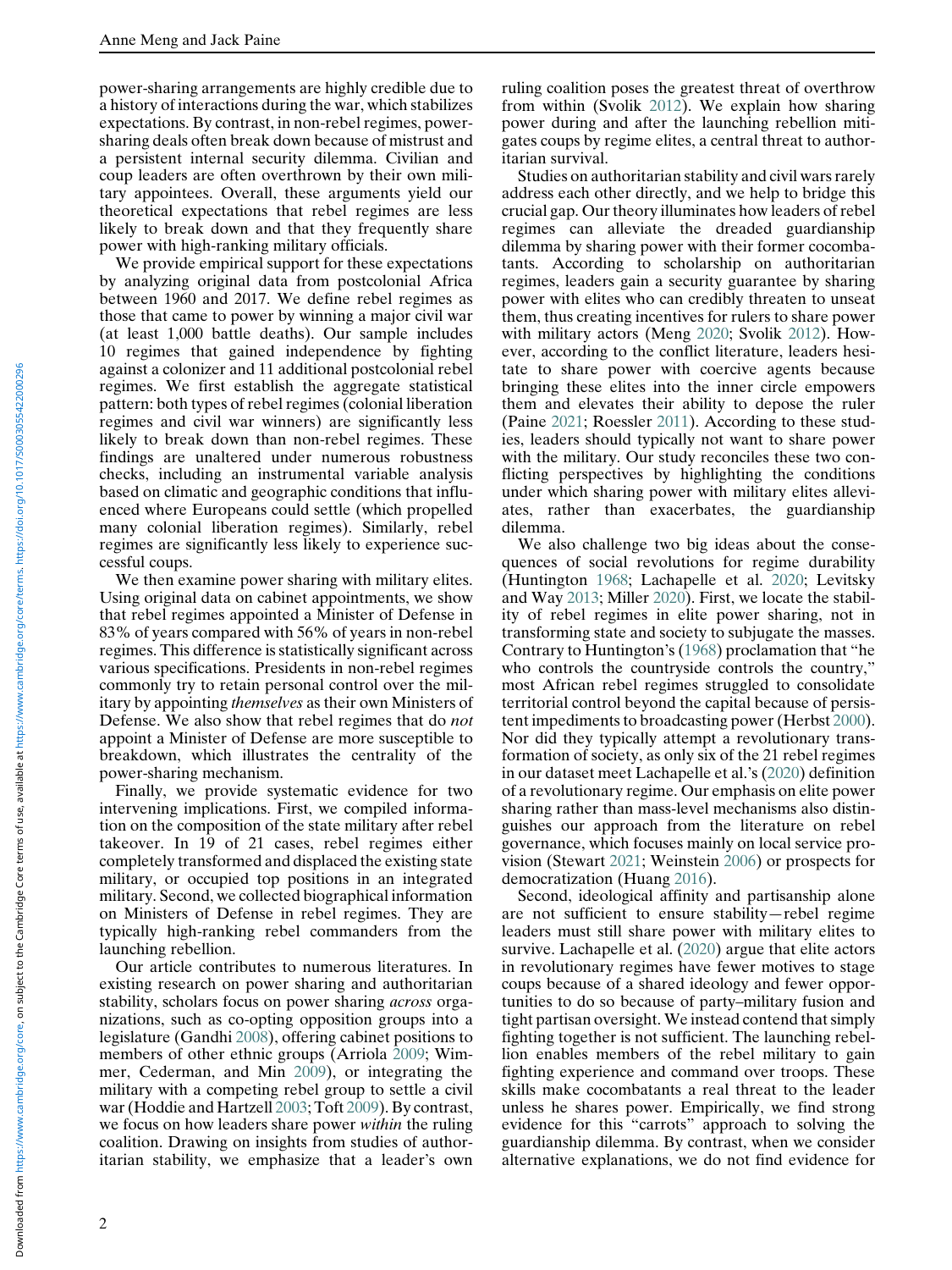"sticks," such as rebel regimes exercising greater partisan oversight of the military or building stronger counterbalancing units. We also show rebel regimes that routinely lack Ministry of Defense appointments are less durable, which underscores that ideological and partisan partisan bonds are not sufficient. Leaders of rebel regimes must share power to survive.

# **THEORY**

All leaders face a guardianship dilemma: a military that is strong enough to protect the regime is also strong enough to overthrow it. To mitigate the guardianship dilemma, rulers contemplate whether to delegate control to high-ranking military officials, which is an effective means of distributing spoils. However, powersharing arrangements will not breed stability if the ruler's promises to maintain the deal in the future are not credible. We explain why rebel regime leaders are better able to make credible commitments to their elite allies, compared with coup or civilian leaders.

## Sharing Power to Mitigate the Guardianship Dilemma

In order to rule, a leader must sustain sufficient support from a winning coalition, which varies in its size and composition across regimes. In any authoritarian regime, high-ranking military officials are part of the winning coalition. Securing their acquiescence is necessary to prevent insider coups, which is the essence of the guardianship dilemma. Military elites are also crucial members of the winning coalition because they must be willing to combat threats from outside the regime. Otherwise, the regime is vulnerable to overthrow by popular uprisings or insurgencies (Paine [2022\)](#page-17-0). Overall, although authoritarian regime survival hinges on many factors, securing the cooperation of high-ranking military officials is paramount for shielding the regime against threats from above and below (Svolik [2012](#page-17-1)).

One way for leaders to gain the support of highranking military officials is to share power with them. A key power-sharing decision is whether the leader delegates control of the military to the Ministry of Defense. An important, and easily empirically observable, component of this choice is to appoint a distinct military elite as the Minister of Defense, as opposed to eliminating the position, keeping it vacant, or the ruler taking the post himself. Ministerial positions are a common method for rulers to allocate spoils to elites in Africa (Arriola [2009;](#page-16-4) Francois, Rainer, and Trebbi [2015\)](#page-16-8). Cabinet ministers are paid lucrative salaries and often receive private luxury cars, houses, first-class travel, and control over government contracts that they can reward to family members.

The Defense portfolio is unique among cabinet positions because it links the executive branch to the military. In the typical military chain of command in Africa, the Defense Minister sits right below the president as commander in chief and oversees the chiefs of staff for each branch of the military. The Minister is involved in the creation and implementation of national security strategy, as well as the appointment, management, and mobilization of all security forces. Thus, when an elite is appointed to the Minister of Defense position, the Ministry of Defense—rather than the president personally—has direct contacts with the highest-ranking officers that exercise operational control over troops. By creating an institutionalized link between the executive branch and the military, the president relinquishes personal control over the military. In Angola, for example, "Because defense and security matters were of extreme urgency, the *minister* of defense was considered second in importance only to the president. The minister was responsible for the entire defense establishment, including the army, air force, navy, and local militias" (Smaldone [1991,](#page-17-12) 214, emphasis added).

# Double-Edged Sword of Sharing Power

Sharing power with the military by inviting high-ranking officials to join the cabinet is a double-edged sword. Successful coups require that soldiers have ample motive to remove the ruler and the opportunity to do so. On the one hand, naming a Minister of Defense should mitigate *motives* for military elites to stage a coup for the reasons just discussed. On the other hand, delegating control of the military to high-ranking officers enhances the opportunity to defy the ruler's wishes and stage a coup.

Rulers clearly perceive the downsides of delegating control to the Ministry of Defense. Among all cabinet positions, the ruler is most likely to personally hold the Defense portfolio (Meng [2020](#page-17-4), 110). This fear of overthrow by military officers in high-ranking government positions is borne out in the data: empirically, highlevel military appointees have the greatest rate of coup success (Singh [2014\)](#page-17-13). In our sample of African countries from 1960 to 2017, coup attempts from high-level officers (e.g., generals, cabinet-level officers) succeeded 60% of the time. The success rate is even higher, at 83%, when we restrict the sample to the top three military positions: Minister of Defense, Vice Minister of Defense, and Army Chief of Staff. Juvenal Habyarimana, who ruled Rwanda from 1973 until 1994, seized power from his predecessor while serving as Defense Minister and Army Chief of Staff. Similarly, the Defense Minister of Mauritania seized power from the leader in a coup in 1980, as did the Defense Minister of Burundi in a successful 1996 coup. By contrast, coup attempts by middle-ranking officers (e.g., majors, colonels) succeeded 49% of the time, and those from the bottom (e.g., low-level soldiers) succeeded only 14% of the time.

Why would a high-ranking officer stage a coup even when the ruler delegates control of the military? Why are the lower motives for a coup sometimes overshadowed by the enhanced opportunity to seize the state? A problem of credible commitment remains. Even if the ruler delegates the Defense portfolio today, he might renege on this promise tomorrow—either by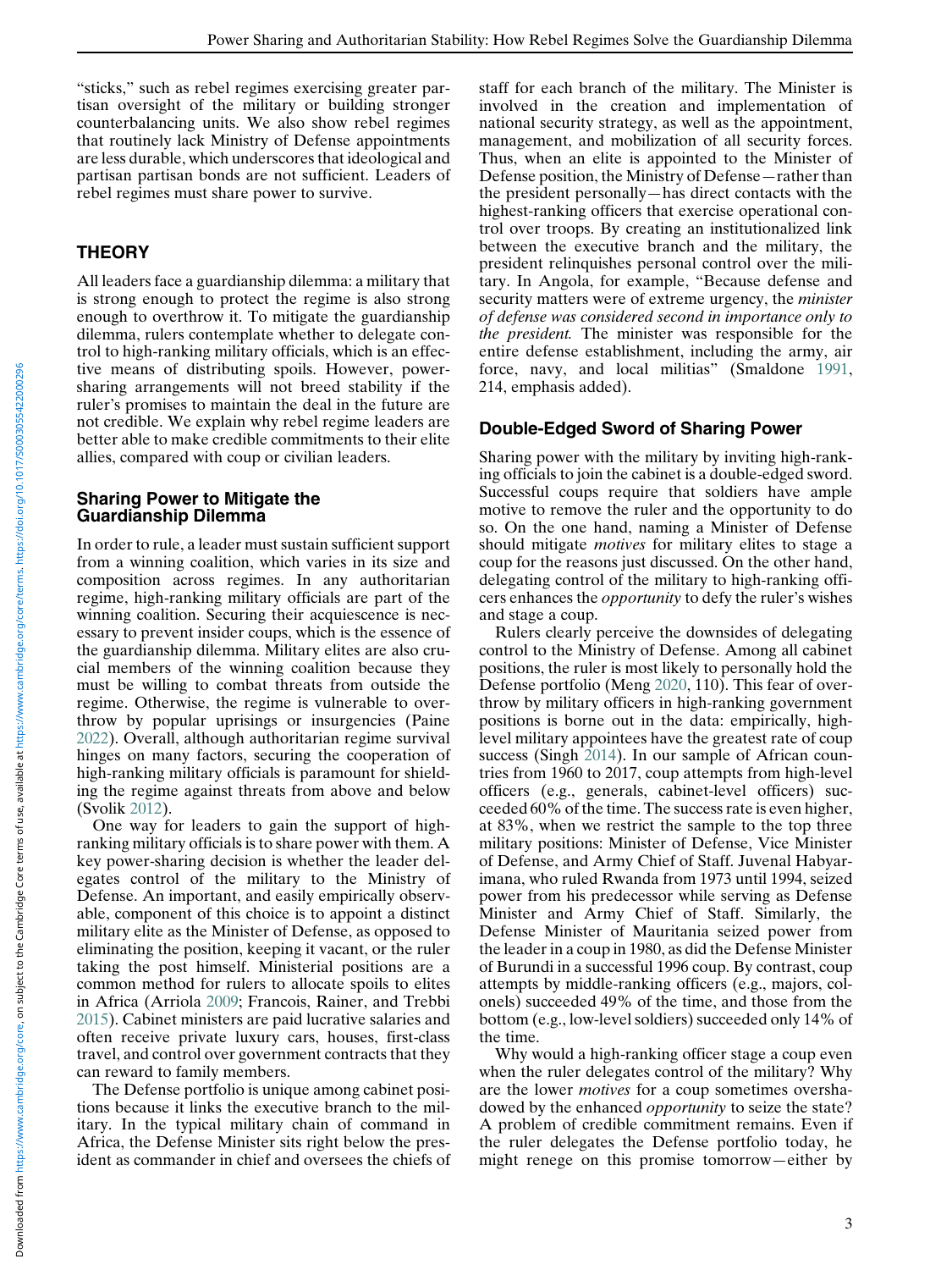shuffling the position or personalizing control over the military. Indeed, shuffling ministers is a common empirical phenomenon to prevent any one person from amassing too much power. Sangoule Lamizana, the second president of Burkina Faso, cycled through five different Defense Ministers in 12 years. Joseph Kabila, the president of the Democratic Republic of Congo from 2001 to 2019, cycled through seven different Ministers of Defense, allowing the average Defense Minister to remain in office just over two years. In such cases, short-lived Defense Ministers are not given ample time to consolidate their own control over the security sector.

Alternatively, leaders can personalize control over the military by not appointing any distinct elite as Minister of Defense. In 38% of the country-years in our sample, the leader left the post vacant, eliminated the position altogether, or named himself his own Defense Minister. For example, Mobutu Sese Seko of Zaire was commander in chief and Minister of Defense for all three decades of his reign. No military officer ever held a cabinet post, and regional military commanders were subordinate to civilian leaders. Within the military, Mobutu routinely shuffled elites in key positions to prevent any officer from developing an independent base of support (Jackson and Rosberg [1982\)](#page-17-14).

Given the threat of removal, Defense Ministers and their allies may perceive their position of power as short-lived. This provides incentives to capture their "moment in the sun" and launch a coup today rather than waiting and risk being removed from the position tomorrow. Mutual distrust between the leader and military elites creates an internal security dilemma. Many rulers in postcolonial Africa "came to fear that their professed allies, especially those with a foothold in the army, police, or security services, might exploit their regime access and coercive capacity to seize power on their own" (Roessler [2011](#page-17-6), 307). The internal security dilemma helps to explain the November 1966 coup in Burundi. In the months leading up to the coup, it became apparent that King Ntare V would soon replace Michel Micombero, his then-Minister of Defense. That October, the leader accused Micombero of "incompetence" and "abuse of his authority," in addition to recruiting mercenary soldiers to replace existing army officers (McGowan [2003\)](#page-17-15). The next month, while the king was out of the country, Micombero seized power in a bloodless coup.

How do rulers navigate the guardianship dilemma? Under what conditions can they delegate control over the military as a means to perpetuate, rather than undermine, their survival? The key is that commitments to share power must be credible. Staging a coup carries risks even for high-ranking military officials. Coup attempts may fail, and participants of failed coups face dire consequences. At best, they are purged from the regime, and at worst, they are jailed or executed (Woldense [2022\)](#page-17-16). Thus, although the prize of capturing the state is large, we anticipate that military elites are content to accept power-sharing relationships when the

arrangement is credible—given the sizable risks of a failed coup.

#### Credible Commitments in Rebel Regimes

Leaders in rebel regimes are better-positioned than typical dictators to neutralize the guardianship dilemma. This is surprising because, seemingly, the guardianship dilemma should be most pressing for rulers who rely on the military to take and retain power (Svolik [2012](#page-17-1)). However, the launching rebellion provides the foundations for facilitating credible commitments between the leader and military elites after taking power.

Upon seizing power, leaders of rebel regimes have already interacted and shared power with their military cocombatants. Out of military necessity, they did so during the launching rebellion. Leaders cannot win wars alone. During intense armed struggles, leaders must delegate power and authority to subordinates to improve battlefield performance (Greitens [2016\)](#page-16-0). We require the launching rebellion to reach a high death total (1,000 battle deaths total) for the subsequent regime to count as a rebel regime. Every case in our dataset in fact meets an even more stringent standard: at least one period of highly intense fighting (1,000 battle deaths in a single year). As Martin ([2021,](#page-17-17) 15) argues, "intense security threats can spur winning rebels to create inclusive leadership bodies. … To assemble and process military information as efficiently as possible, and feed this information into organizational decisionmaking, central leaders must lean heavily on their 'specialists in violence' deployed in the field" [emphasis added]. Successful rebel organizations must adopt decentralized structures in which field commanders wield real authority and decision-making power. For example, in Mozambique, "The executive commanders [who directed operations in each guerrilla region], as well as FRELIMO's overall military commander (that is, the Minister of Defence), were represented in a national command council chaired by the President of FRELIMO" (Seegers [1986,](#page-17-18) 140).

Wartime power-sharing relationships are especially likely to facilitate credible commitments when they unfold over long periods. The average war to launch a rebel regime lasted 8.7 years. Lengthy fighting enables leaders to observe performance and learn about the loyalty of their subordinates, thus mitigating the general problem of unknown private motives that can trigger an internal security dilemma (Roessler [2011,](#page-17-6) 313).

Upon achieving power, rebel movements have a unique opportunity: replacing the existing state military with their own armed wing. However, this opportunity does not solve the guardianship dilemma by itself. This point in particular departs from existing accounts of the durability of revolutionary regimes. Existing theories stress the importance of ideology or partisan ties as the primary mechanism behind regime stability. Levitsky and Way ([2013](#page-17-8), 10) posit that revolutionary armies are "highly partisan and thoroughly committed to the regime" because "the army and other security forces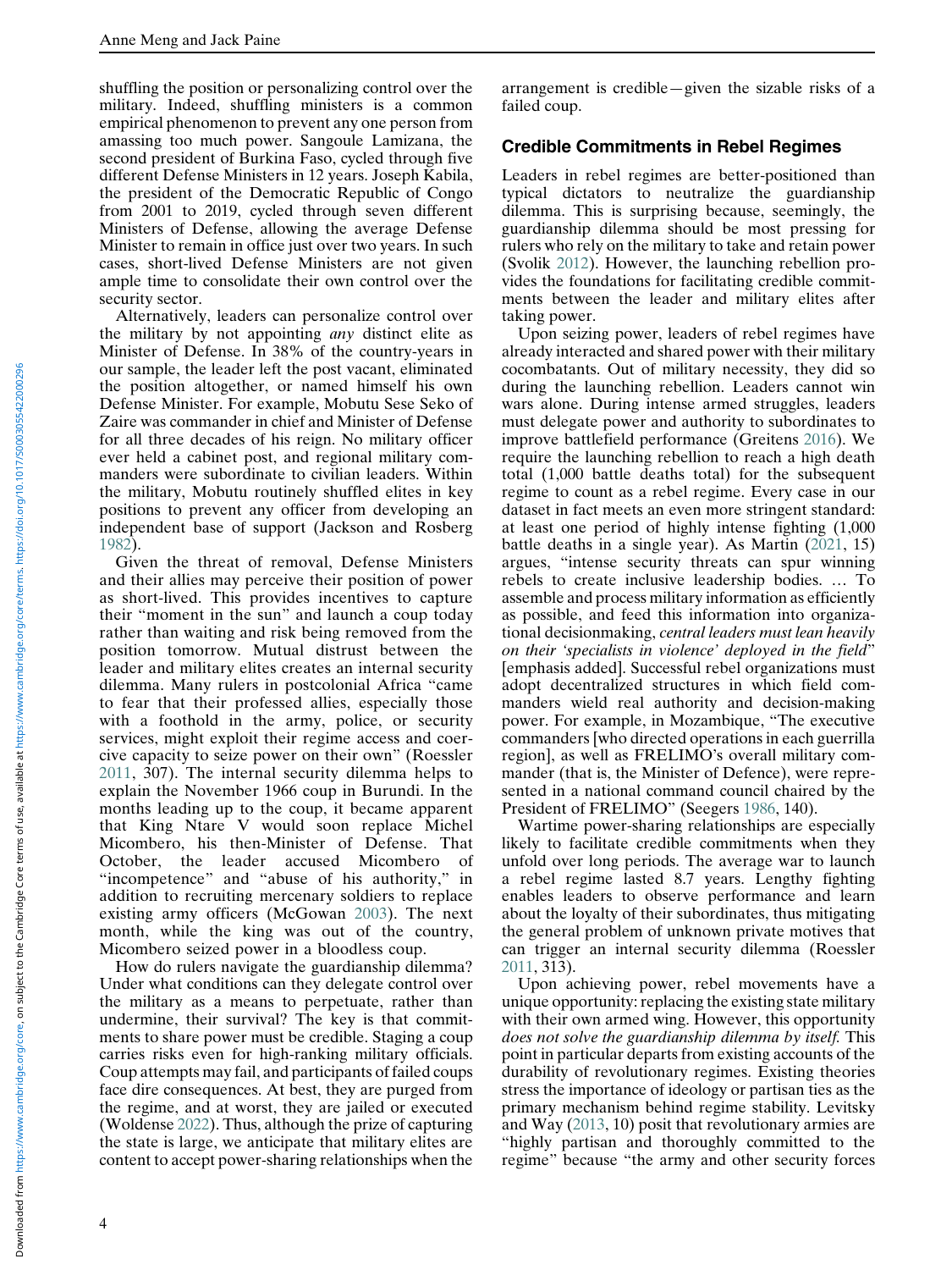are almost invariably commanded by cadres from the liberation struggle and imbued with a revolutionary ideology." In this account, sharing power with military elites is not necessary for leadership survival because shared partisan and ideological ties should be sufficient to bind the military to the regime. In fact, Colgan and Weeks ([2015](#page-16-9)) make this precise argument: revolutionary leaders should tend to personalize rather than to share power.

By contrast, we contend that partisanship, ideological bonds, and other sources of inherent affinity are by themselves—not sufficient. A dictator has no intrinsic friends. Any leader who is highly reliant on his military to gain and maintain power should face internal challengers if he excludes high-ranking elites from power and spoils. Indeed, autocrats are commonly overthrown by coethnics and even their own family members. This problem is even more pressing in rebel regimes. Why would cocombatants with access to guns sit quietly if the ruler shuts them out of power and denies them the spoils of victory? Military elites who held important posts during the war pose the most credible threats because of their positions in the military hierarchy and because they command key operational units. Furthermore, besides some exceptional cases (e.g., the founding of the Soviet Union), even rebel regimes are typically unable to construct strong counterbalancing security forces that enable them to overwhelm and subjugate a conventional military with experience in rebellion.

Thus, the launching rebellion does not, by itself, eliminate threats within the regime. Instead, it creates the foundations for stable power sharing. To survive in power, leaders of rebel regimes have no option but to offer carrots to their cocombatants. Power-sharing arrangements are credible because leading actors gained experience with sharing power during the launching rebellion, which stabilizes their expectations about power-sharing deals after taking power. Put differently, the experience of delegating control during the war and then replacing the state military with the armed wing of the rebel movement provides the latent foundations for credible commitments. However, to truly commit, the ruler must then take the next step to actually delegate control to high-ranking military officials once in power. Otherwise, we expect that inherent affinity alone will be insufficient to save the leader.

Later we provide systematic evidence about the postseizure period in rebel regimes: the frequency of military transformation and of appointing leading combatants to the Minister of Defense position. Here, to make the proposed mechanisms more concrete, we provide motivating examples from Angola (colonial liberation regime) and Ethiopia (civil war winner) of power sharing during and after the launching rebellion.[2](#page-4-0)

In Angola, the MPLA adopted collective governance institutions to confront a stronger Portuguese army. The first leader of the rebel organization, which was founded in 1956, "thwarted the principle of collective leadership and used his control over party machinery to amass political power" (Marcum [1978](#page-17-19), 28). This personalist approach weakened the MPLA as an effective organization, and in 1961, the Portuguese launched a devastating offensive that unleashed "wild repression by settlers, police and army" of the colonial state (Davidson [1984,](#page-16-10) 771). In 1962, Agostinho Neto replaced the original MPLA leader and restructured the rebel group to instead govern collectively:

Operational authority was vested in the ten-member Steering Committee, six of whom were to constitute the supreme Political-Military Committee (PMC). As the unique retainer of the "natural secrets of the Movement," this committee of six was given exclusive jurisdiction over military and security matters, including control of the army (EPLA). (Marcum [1978](#page-17-19), 30)

After seizing power, the armed wing of the MPLA replaced the previous state military with their own FAPLA troops. As the first president of an independent Angola, Neto appointed key members of the liberation struggle as Ministers of Defense. Neto's first Minister of Defense was Iko Carreira, who founded and served as the commander-in-chief of FAPLA during the rebellion. The second Defense Minister, Pedro Maria Tonha, who remained in that position from 1981 to 1995, was also an important commander in the MPLA during the war. Similarly, the third Defense Minister, Pedro Sebastião, led the MPLA forces in the Battle of Nto, which was decisive in Portugal's withdrawal.

Similar patterns of intraelite power sharing occurred in the case of the Ethiopian People's Revolutionary Democratic Front (EPRDF), which defeated the government in 1991. EPRDF, and its predecessor the Tigray People's Liberation Front (TPLF), exhibited collective leadership during the rebellion. The three founding members rotated among the top positions (Young [1998](#page-17-20), 38), and military commanders were integrated into the top decision-making bodies (Berhe [2017,](#page-17-18) 168). "By the time the war ended in 1991, many top leaders had fought together in extremely difficult conditions for 15 years. In part as a result of this historical process, the TPLF was a battle-hardened, highly disciplined organization. … Decision-making within top leadership circles often involved lengthy debates" (Lyons [2021,](#page-17-21) 1052). After winning, the TPLF disbanded the former national army and replaced state security forces with their own troops. Furthermore, Meles Zenawi, the first leader of the rebel regime, appointed Siye Abraha—a fellow founding member of the TPLF and the commander of the rebel military

<span id="page-4-0"></span><sup>2</sup> For additional examples of delegating power to local commanders during rebellions that launched rebel regimes, see Museveni ([1997,](#page-17-22)

<sup>133)</sup> for Uganda, Martin [\(2021](#page-17-17)) for Zimbabwe, and Johnson ([1998\)](#page-17-6) for South Sudan.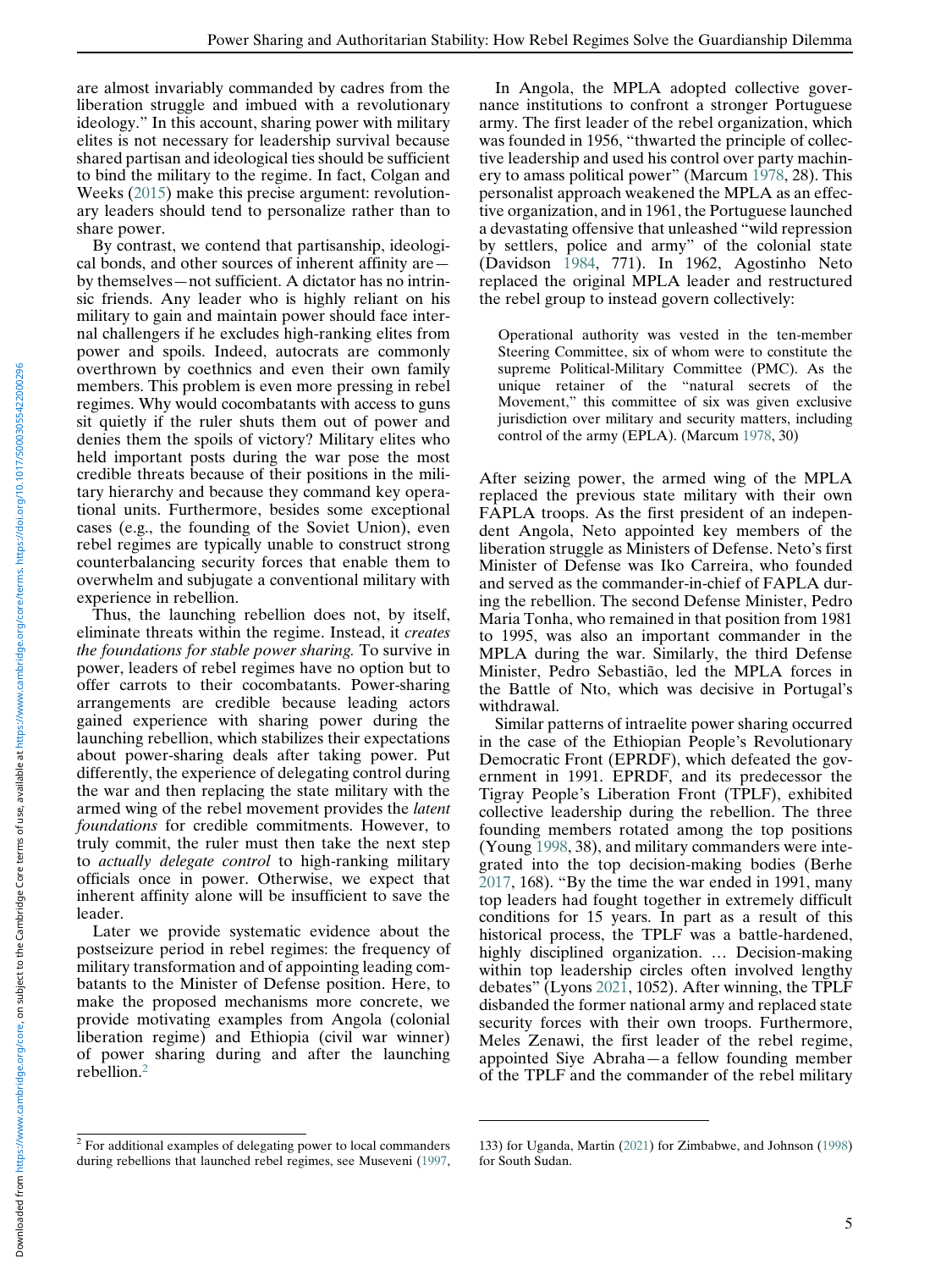—as his Defense Minister. Inclusive leadership bodies established during the war set the stage for stable power-sharing arrangements among former cocombatants after the rebel regime took power.

### Non-Rebel Cases: Coup and Civilian Regimes

By contrast, leaders in non-rebel regimes typically lack experience with sharing power with military elites prior to taking control of the state. This makes them vulnerable to the guardianship dilemma.

#### Coup Regimes

Regimes founded by a military coup share one important similarity with rebel regimes: gaining power via force. Yet although coup leaders also depend on men with guns to gain power, they lack similarly favorable preconditions as rebel regimes to facilitate peaceful power sharing. As a result, coup leaders are often brought down by their own coercive agents.

When coup leaders take office, they often have limited experience with their coconspirators, making it difficult to establish credible commitments to share power. Coups are generally carried out by a handful of officers, in contrast to rebellions involving large rebel organizations with many officers commanding local units. Thus, when coup regimes come to power, they lack a large contingent of known coconspirators who can staff the regime. Furthermore, most successful coups are conducted within days or hours. This limits the amount of time and experience coconspirators have with each other before taking power, and they do not have a history of sharing power with each other.

To make matters worse, actions taken during a coup attempt may not reflect true preferences. Most highranking military officials care foremost about picking the winning side. They often fear that confronting a coup in progress will split the army and cause a devastating civil war. If officers believe that the coup has been "made a fact," they might appear to go along simply because they perceive no other viable option (Singh [2014](#page-17-13)). Consequently, coup leaders have limited information about the loyalty of other high-ranking officers. This makes it difficult to assess whether sharing power will solidify the regime or hasten its overthrow.

Finally, coup leaders lack an easy opportunity to replace the officer corps upon taking power, as opposed to the typical process of military transformation in rebel regimes. Although coup leaders often engage in widespread purges of the military that they inherit, these actions generate a high risk of a countercoup, which also occurs when civilian leaders attempt to remake the existing military (Sudduth [2017](#page-17-17)).

These considerations underscore that *not all regimes* born in conflict are the same. Many existing theories overlook this distinction between rebel regimes and coup regimes. For example, Roessler [\(2011](#page-17-6)) highlights dangers posed by any coercive coconspirators—"the armed actors who led, organized, or executed the coup

d'état or rebellion that deposed the old regime" (328, our emphasis). Similarly, Colgan and Weeks ([2015\)](#page-16-9) distinguish regimes by their revolutionary ideology but do not distinguish the type of coercive origins —"[r]evolutionary leaders are therefore a strict subset of all leaders that come to power as a result of the use of force—such as coups, assassinations, and revolts" (166, our emphasis). By contrast, we argue that rebel regime leaders and coup leaders should diverge in patterns of power sharing and survival in office.

#### Civilian Regimes

Civilian leaders are particularly wary of the guardianship dilemma. Because they are not military leaders themselves, they are vulnerable to displacement by security officers. Although civilian leaders often have a large contingent of reliable party elites to whom they can delegate important government positions, party elites (who are themselves civilians) lack control and authority over the military. Even if secure against the threat of overthrow from their own party members, civilian leaders face a dire threat of overthrow from the military.

Most postindependence civilian rulers in Africa inherited a military created by the outgoing colonial power rather than setting up their own loyal forces (Harkness [2018\)](#page-16-1). Faced with an existing military that was not necessarily devoted to the regime, civilian rulers are forced to choose between two ill-fated options. On the one hand, they can shut the military out of the government entirely and exclude them from high-ranking government positions, but this creates motives for a coup for reasons discussed earlier. On the other hand, some civilian leaders attempted to alter the composition of the inherited military by replacing existing officers with members of their own in-group (often coethnics). However, this tactic often triggered countercoups in which marginalized groups would leverage "whatever tactics and resources they have to fight against their declining status" (8).

#### Observable Implications

In sum, our theoretical discussion yields two main observable implications. First, our logic most directly anticipates that leaders in rebel regimes should suffer successful coups (as opposed to other methods of overthrow) less frequently than leaders in other authoritarian regimes. However, beyond preventing coups that remove individual leaders, a loyal military is also paramount for defending the regime against mass unrest, insurgent groups, or foreign threats. The same foundations in rebel regimes that make them largely immune to coup risk should also tend to make them less susceptible to other modes of breakdown. Therefore, rebel regimes should break down less frequently than regimes established by other means. Second, our theory highlights the importance of sharing power with the military and explains why promises between former cocombatants are highly credible. Therefore, rebel regime leaders should share power with military elites more frequently than leaders of non-rebel regimes.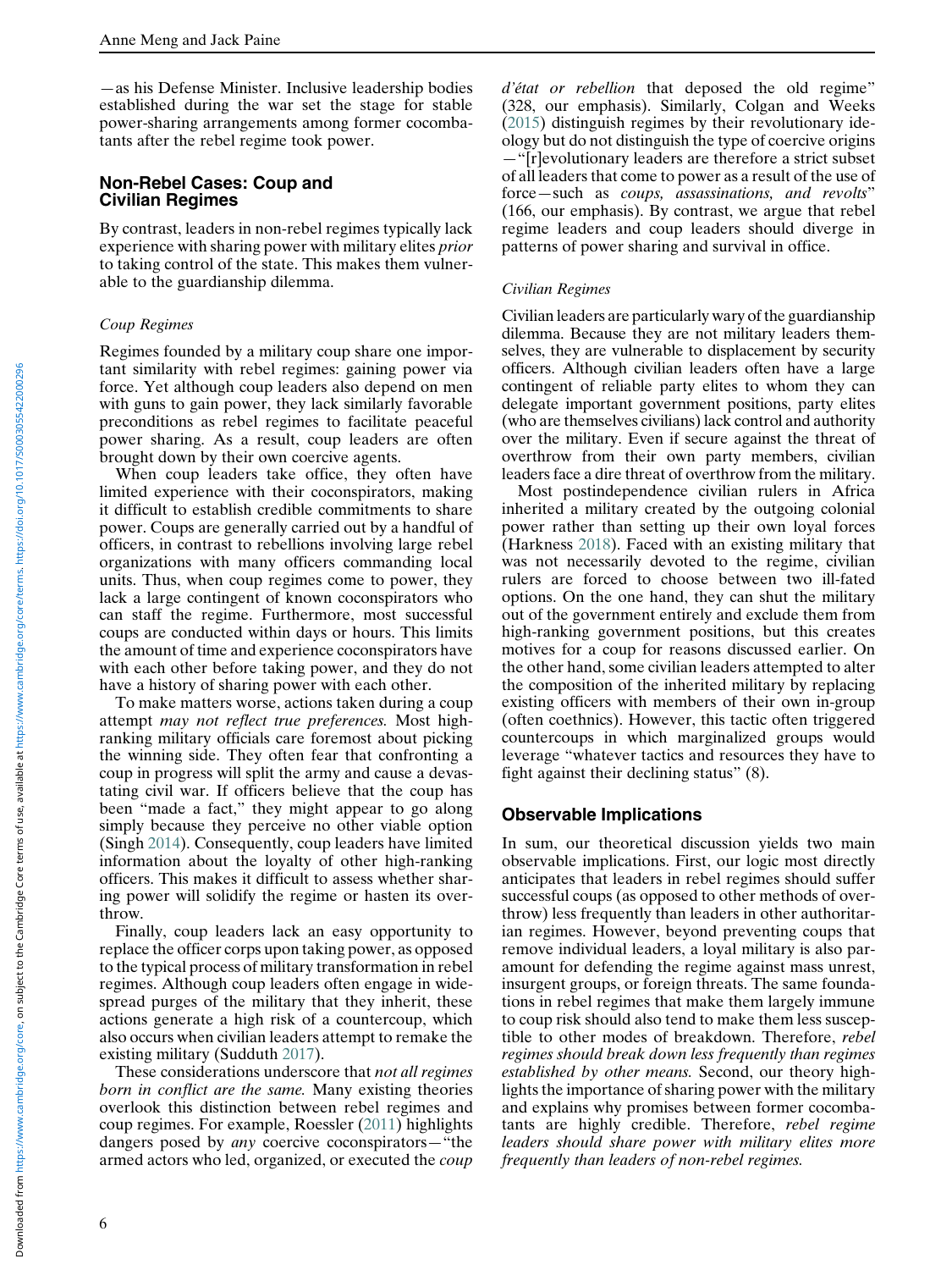## EVIDENCE OF REBEL REGIME DURABILITY

We establish evidence for the first main implication: rebel regimes are less likely to break down than nonrebel regimes.

# Data

### Sample

Our sample consists of annual observations for authoritarian regimes in 50 independent African countries between 1960 and 2017, excluding years with warlord or provisional regimes. Countries that gained independence after 1960 enter the dataset upon their first year of independence. We include all African countries with a population of at least 100,000 at independence, including North Africa and several islands. For South Africa, we exclude years before 1994 and, for Zimbabwe, years before 1980 because white-dominated, de facto colonial regimes are not viable counterfactual comparisons for African-ruled regimes.

We exclude all country-years with democratic regimes. We do not expect our mechanism to hold in democracies because the primary determinant of access to political power is winning elections rather than commanding control of the military (Arriola, DeVaro, and Meng [2021\)](#page-16-11). To code a regime as democratic, we require that elections are free and fair and also that at least one rotation in parties occurred after the first free and fair election (see details in Appendix A.1). In Appendix Table B.2, we show that the results are qualitatively similar when using a less stringent standard for democracy (in which we exclude cases such as South Africa with free and fair elections that never experienced party turnover) or when we instead include all postindependence years (including transitional and warlord regimes).

## Dependent Variable

The dependent variable is an indicator for *authoritarian* regime breakdown, equaling 1 in any year an authoritarian regime loses power and 0 otherwise (see Appendix A.1 for sources). Authoritarian regimes can break down either because the leader was deposed in a coup or was forced to step down after losing an election or because the regime (and leader) were overthrown by a popular uprising, an insurgent group, or foreign intervention. Because our theory focuses primarily on how rebel regime leaders are able to peacefully share power with military elites, we present additional results using a narrower version of the dependent variable, successful coup.

## Main Explanatory Variable

In a rebel regime, the launching organization consisted of a rebel group that won a war to gain power. We require the war to generate at least 1,000 battle deaths. We also require that the founders of the rebel group were outside the state military at the time the organization began. Thus, they had to build a private military and win battles to advance on the capital. This is distinct from a coup initiated by individuals within the state military or the ruler's inner circle, even if the coup creates a high death toll. By "winning," we mean that the rebel group gained control of the state (of an existing or a new country) either by defeating the incumbent government militarily or by compelling a negotiated settlement in which a member of the rebel group became head of state. Appendix A.2 provides detailed coding notes.

Some specifications additionally distinguish between colonial liberation regimes—those that emerged from a violent struggle to gain independence and/or majority rule—and civil war winners against sovereign domestic governments. We classify the struggles in South Africa, Zimbabwe, and Namibia as "colonial" because these wars established African majority rule, even though none were fought against a European power. We also apply this distinction to Eritrea's independence war because it became a colonial possession of Ethiopia after its forced annexation in 1962.

[Table 1](#page-7-0) lists the 21 rebel regimes in our dataset and compares our measure to related variables in the literature on revolutionary or liberation regimes. We do not incorporate considerations such as fundamentally transforming the state or initiating radical social change into our coding scheme. Thus, only 29% of our rebel regime cases meet Lachapelle et al.'s [\(2020\)](#page-17-7) definition of a social revolution, 24% meet Colgan's [\(2012](#page-16-12)) definition of revolutionary regime, and 57% meet Roessler and Verhoeven's [\(2016](#page-17-23)) definition of a violent liberation regime.

Our coding scheme has two main advantages. First, it is more appropriate for testing our theory, which stresses the importance of a violent struggle to gain power but not of other components of social revolutions. Second, our focus on whether the group came into power by fighting is easy to observe and measure, which reduces the subjectiveness of coding decisions. Studies of revolutionary regimes require that the regime attempts to radically transform the state and to initiate radical social change. However, such criteria are inherently more subjective and difficult to code, especially when regimes differ greatly in existing levels of state capacity and on factors that would inhibit consolidating control over the countryside.

#### Covariates

We control for numerous alternative explanations for authoritarian regime breakdown from the existing literature that encompass the broader economic and social contexts of these regimes. We draw in particular from Boix and Svolik ([2013\)](#page-16-13), who incorporate widely used controls. Three covariates guard against alternative explanations about economic modernization or temporary economic decline: GDP per capita (logged), GDP growth, and oil production per capita (logged). Others capture demographic and social differences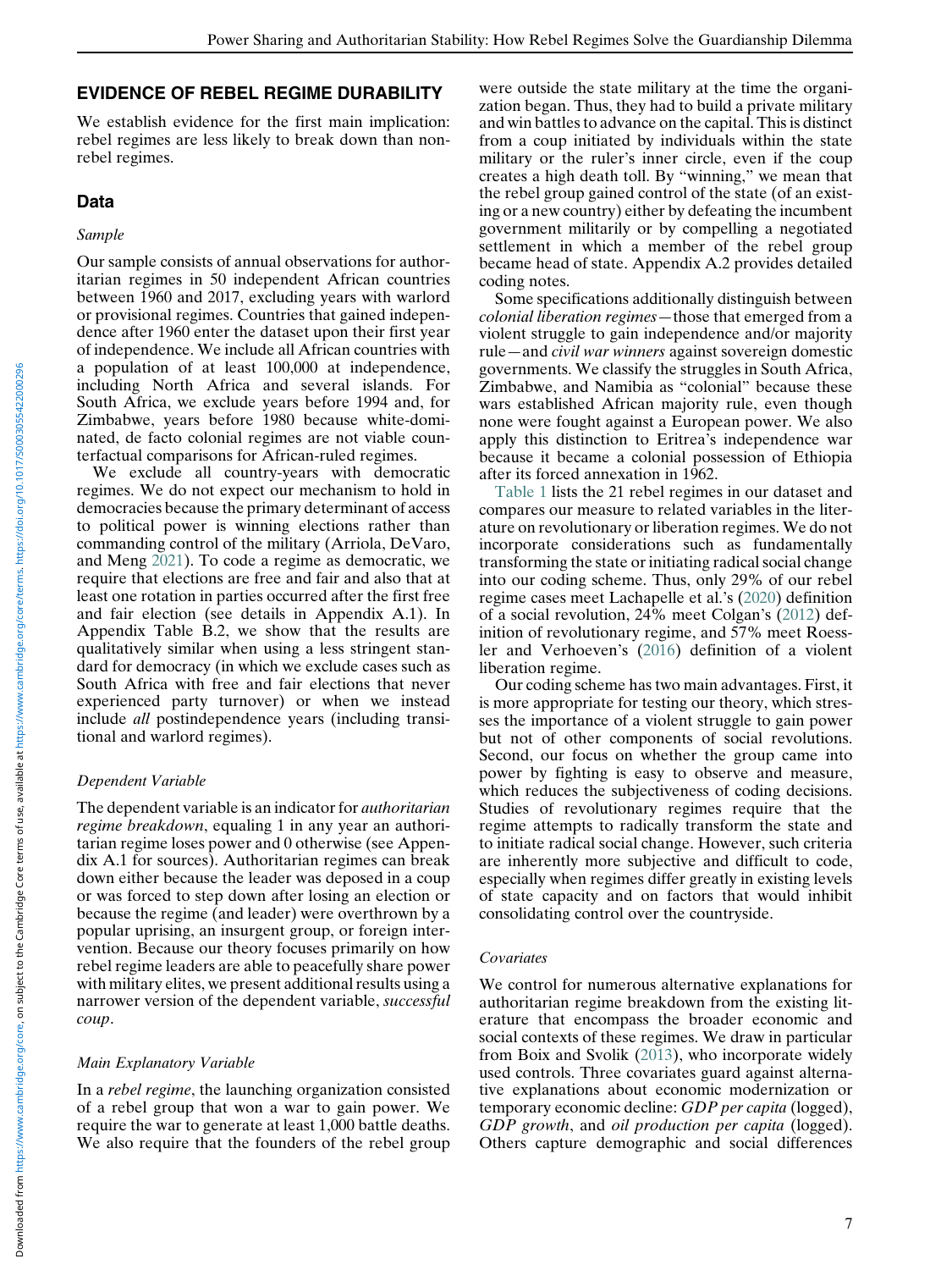#### <span id="page-7-0"></span>TABLE 1. List of Rebel Regimes

| Colonial liberation                                                                                                                                                                          |                                                                                                                  | Civil war winner                                                                                                       |                                                                                                                            |  |  |
|----------------------------------------------------------------------------------------------------------------------------------------------------------------------------------------------|------------------------------------------------------------------------------------------------------------------|------------------------------------------------------------------------------------------------------------------------|----------------------------------------------------------------------------------------------------------------------------|--|--|
| Algeria 62-92*,**, <sup>†</sup><br>Angola 75-NA* <sup>++</sup><br>Eritrea 93-NA*, <sup>†</sup><br>Guinea-Bissau 74-80*,***, <sup>†</sup><br>Morocco 56-NA<br>Mozambique 75-NA* <sup>,†</sup> | Namibia 90-NA <sup>T</sup><br>South Africa 94-NA <sup>T</sup><br>Tunisia 56–11<br>Zimbabwe 80-NA*** <sup>1</sup> | Burundi 05-NA<br>Chad 82-90<br>Chad 90-NA<br>Congo-B 97-NA<br>DRC 97-NA <sup>+</sup><br>Ethiopia 91-NA** <sup>,†</sup> | Ivory Coast 11–NA<br>Liberia 97-03<br>Rwanda 94–NA*, $T$<br>South Sudan 11-NA <sup>T</sup><br>Uganda 86-NA**, <sup>†</sup> |  |  |
| * Lachapelle et al. (2020) code as revolutionary.<br>** Colgan (2012) codes as revolutionary.<br><sup>†</sup> Roessler and Verhoeven (2016) code as violent liberation.                      |                                                                                                                  |                                                                                                                        |                                                                                                                            |  |  |

<span id="page-7-3"></span><span id="page-7-2"></span><span id="page-7-1"></span>across regimes: population (logged), ethnic fractionalization, and religious fractionalization. We also control for colonizer fixed effects (British, French, Portuguese) because prospects for decolonization wars differed by colonizer. Finally, we control for year fixed effects to account for time-specific sources of heterogeneity (e.g., changes in the international system that affect prospects for regime stability).

#### Authoritarian Regime Breakdown

<span id="page-7-4"></span>[Table 2](#page-8-0) assesses our claim that rebel regimes should break down less frequently than non-rebel regimes. It presents estimates from linear regressions of the following form:

$$
Y_{it} = \beta_0 + \beta_R R_{it} + \mathbf{X}_{it}' \beta_X + \mathbf{T}_{it}' \beta_T + \epsilon_{it}, \tag{1}
$$

where  $Y_{it}$  is *authoritarian regime breakdown*,  $R_{it}$  is an indicator for rebel regimes in Columns 1–4 and is disaggregated into colonial liberation regimes and civil war *winners* in Columns 5–8,  $\beta_R$  is the main parameter of interest,  $X_{it}$  is a vector of covariates included in Columns 2–4 and 6–8,  $T_{it}$  is standard temporal dependence controls (years since last regime change and cubic splines), and  $\epsilon_{it}$  is a random error term. Every model in [Table 2](#page-8-0) clusters standard errors by country.

The differences in raw frequencies are stark. Nonrebel regimes break down in 6.8% of country-years, which is four times more frequently than rebel regimes: 1.7%. This figure is nearly identical for colonial liberation regimes and civil war winners. Columns 1 and 5 demonstrate that the differences between rebel and non-rebel regimes are statistically significant when accounting for time controls. Columns 2 and 6 add economic covariates, Columns 3 and 7 add the other covariates, and Columns 4 and 8 add every covariate. Comparing the columns shows not only that the covariates do not eliminate the statistically significant relationship between rebel regimes and regime breakdown but also that the magnitude of the coefficient estimates changes minimally. Appendix Table B.1 shows formally that the magnitude of bias from unobserved covariates would need to be large in order to explain away the results.

The appendix shows that the estimates are similar under various robustness checks. We performed a jackknife sample sensitivity analysis in which we iteratively drop all observations from one country at a time, which demonstrates that the results do not hinge on a single outlier.

Nor are our results driven by cases coded as revolutionary in existing datasets. In Appendix Table B.3, we reestimated Columns 1–4 of [Table 2](#page-8-0) in three different ways: iteratively dropping every case that Lachapelle et al. ([2020\)](#page-17-7), Colgan [\(2012](#page-16-12)) and Colgan and Weeks ([2015\)](#page-16-9), or Roessler and Verhoeven [\(2016\)](#page-17-23) code as revolutionary. A significantly lower probability of breakdown for nonrevolutionary rebel regimes also provides evidence that a strong revolutionary ideology is not the primary mechanism driving the results.

Appendix Table B.4 performs additional robustness checks. In Panel A, we reestimate the models with a logit link. In Panel B, we restrict the sample to regimes that gained power via force, and demonstrate that rebel regimes are significantly less likely to break down than coup regimes. This confirms our theoretical expectation that although both types of regimes achieve power by force, coup regimes lack similarly strong foundations for survival.

#### Instrumenting for Colonial Liberation Regimes

Assessing the causal effect of rebel regimes on regime breakdown poses difficult endogeneity problems. Despite controlling for commonly used covariates in the regimes literature and performing various forms of sensitivity analysis, rebel regimes clearly do not emerge randomly. Selection effects could cut in either direction. On the one hand, the success of rebel groups is predicated on many strategic decisions and succeeding at dimensions such as delegating power, forming alliances, and disseminating information (Christia [2012;](#page-16-14) Lewis [2020\)](#page-17-13), and only successful rebellions enter our dataset as rebel regimes. On the other hand, rebel regimes arise only when the state is so weak that it is vulnerable to rebel overthrow. This should mitigate against subsequent regime durability.

To address this concern, we exploit a source of plausible exogeneity in the emergence of colonial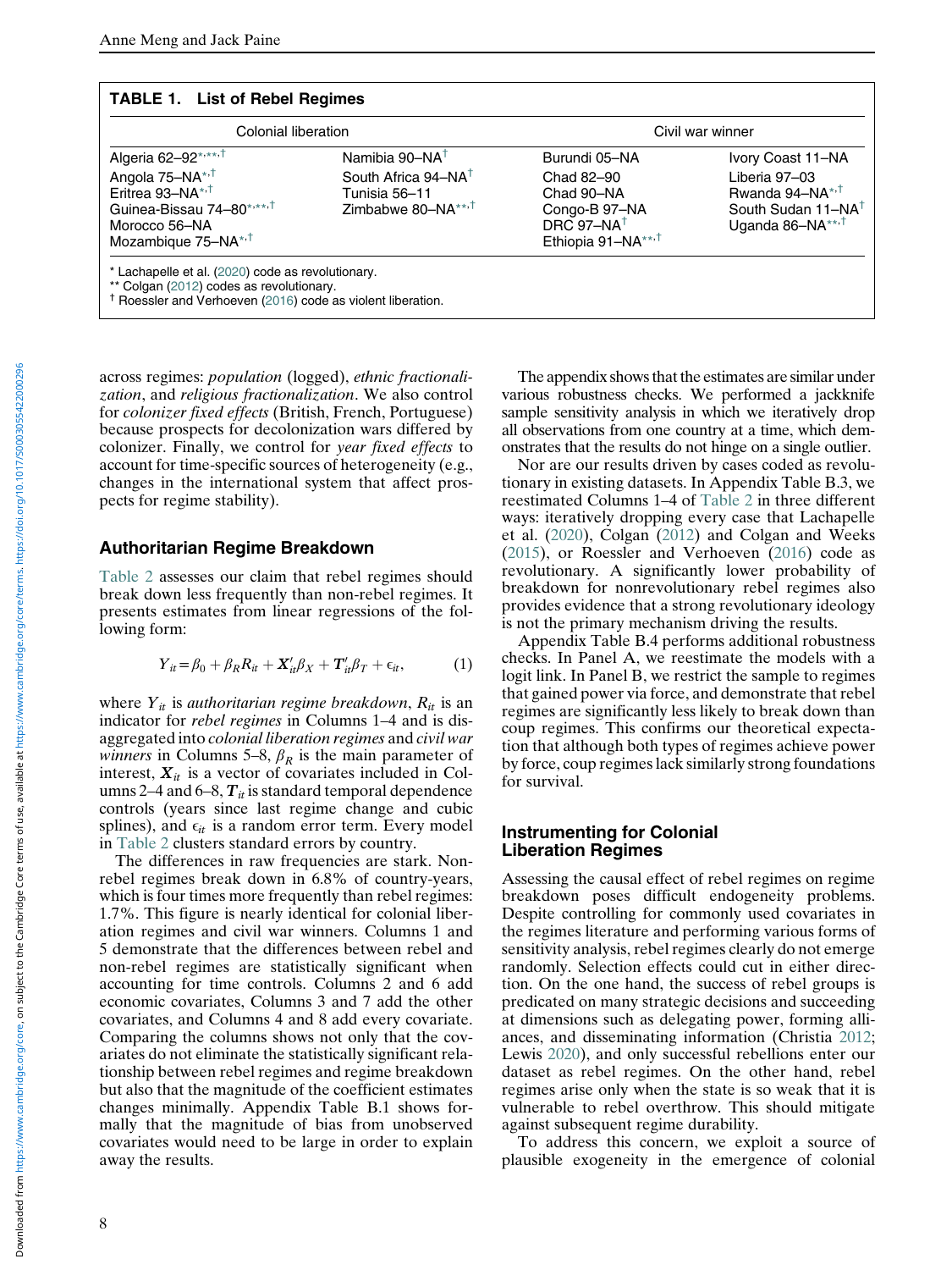<span id="page-8-0"></span>

|                                                                                                                                                                                                                                                 | DV: Authoritarian regime breakdown |                           |                          |                          |                           |                           |                          |                          |
|-------------------------------------------------------------------------------------------------------------------------------------------------------------------------------------------------------------------------------------------------|------------------------------------|---------------------------|--------------------------|--------------------------|---------------------------|---------------------------|--------------------------|--------------------------|
|                                                                                                                                                                                                                                                 | (1)                                | (2)                       | (3)                      | (4)                      | (5)                       | (6)                       | (7)                      | (8)                      |
| Rebel regime                                                                                                                                                                                                                                    | $-0.0481***$<br>(0.00918)          | $-0.0477***$<br>(0.0110)  | $-0.0574***$<br>(0.0113) | $-0.0528***$<br>(0.0115) |                           |                           |                          |                          |
| Col. liberation regime                                                                                                                                                                                                                          |                                    |                           |                          |                          | $-0.0448***$<br>(0.00970) | $-0.0459***$<br>(0.0124)  | $-0.0511***$<br>(0.0131) | $-0.0395***$<br>(0.0147) |
| Civil war winner                                                                                                                                                                                                                                |                                    |                           |                          |                          | $-0.0540***$<br>(0.0110)  | $-0.0515***$<br>(0.0121)  | $-0.0679***$<br>(0.0125) | $-0.0737***$<br>(0.0129) |
| ln(GDP p.c.)                                                                                                                                                                                                                                    |                                    | 0.00203<br>(0.00516)      |                          | $-0.0151**$<br>(0.00592) |                           | 0.00193<br>(0.00524)      |                          | $-0.0184**$<br>(0.00736) |
| In(GDP p.c.) growth                                                                                                                                                                                                                             |                                    | $-0.0885**$<br>(0.0363)   |                          | $-0.0828**$<br>(0.0376)  |                           | $-0.0877**$<br>(0.0363)   |                          | $-0.0767**$<br>(0.0378)  |
| In(oil & gas income p.c.)                                                                                                                                                                                                                       |                                    | $-0.000192$<br>(0.000718) |                          | 0.000463<br>(0.000722)   |                           | $-0.000197$<br>(0.000719) |                          | 0.000575<br>(0.000744)   |
| In(population)                                                                                                                                                                                                                                  |                                    |                           | 0.00878**<br>(0.00432)   | $0.0205***$<br>(0.00496) |                           |                           | 0.00839*<br>(0.00438)    | $0.0223***$<br>(0.00534) |
| Ethnic frac.                                                                                                                                                                                                                                    |                                    |                           | $-0.00972$<br>(0.0248)   | $-0.00798$<br>(0.0240)   |                           |                           | $-0.00545$<br>(0.0265)   | 0.00168<br>(0.0267)      |
| Religious frac.                                                                                                                                                                                                                                 |                                    |                           | 0.0112<br>(0.0194)       | $-0.00419$<br>(0.0208)   |                           |                           | 0.0132<br>(0.0196)       | $-0.00368$<br>(0.0210)   |
| British colony                                                                                                                                                                                                                                  |                                    |                           | $-0.00220$<br>(0.0132)   | 0.00100<br>(0.0132)      |                           |                           | $-0.00376$<br>(0.0134)   | $-0.00168$<br>(0.0132)   |
| French colony                                                                                                                                                                                                                                   |                                    |                           | 0.00884<br>(0.0103)      | 0.00303<br>(0.0110)      |                           |                           | 0.00740<br>(0.0107)      | $-0.00109$<br>(0.0118)   |
| Portuguese colony                                                                                                                                                                                                                               |                                    |                           | $-0.00157$<br>(0.0145)   | $-0.0108$<br>(0.0166)    |                           |                           | $-0.00710$<br>(0.0151)   | $-0.0244$<br>(0.0193)    |
| Country-years<br>$R^2$                                                                                                                                                                                                                          | 2,352<br>0.013                     | 2,352<br>0.042            | 2,352<br>0.043           | 2,352<br>0.047           | 2,352<br>0.013            | 2,352<br>0.042            | 2,352<br>0.043           | 2,352<br>0.048           |
| Time controls?                                                                                                                                                                                                                                  | <b>YES</b>                         | <b>YES</b>                | <b>YES</b>               | <b>YES</b>               | <b>YES</b>                | <b>YES</b>                | <b>YES</b>               | <b>YES</b>               |
| Year FE?                                                                                                                                                                                                                                        | <b>NO</b>                          | <b>YES</b>                | <b>YES</b>               | <b>YES</b>               | <b>NO</b>                 | <b>YES</b>                | <b>YES</b>               | <b>YES</b>               |
| Note: Table 2 presents linear regression estimates with standard error estimates clustered by country in parentheses. Every column controls for years since the last regime change and cubic<br>splines. $p < 0.10$ , $p > 0.05$ , $p > 0.01$ . |                                    |                           |                          |                          |                           |                           |                          |                          |

<span id="page-8-1"></span>TABLE 2. Authoritarian Regime Breakdown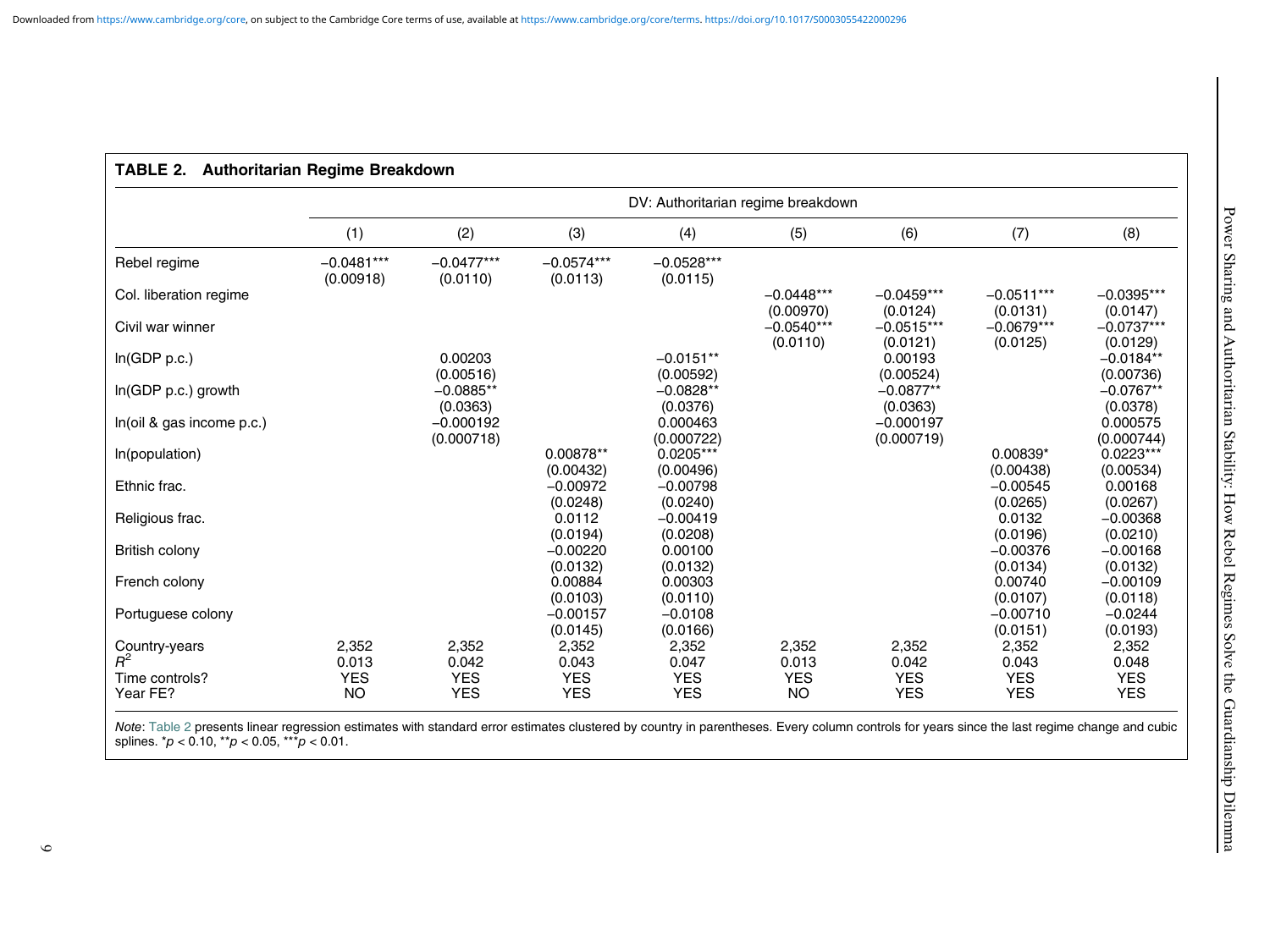liberation regimes: percentage of a country's territory that was suitable for colonial European settlement. The 2SLS results are qualitatively similar to the results found above, and thus more convincingly establish a negative causal relationship. We briefly summarize the justification for the instrument here, and present extensive supporting detail in Appendix B.2.

The presence of European settlers correlates strongly with decolonization wars in Africa. After World War II, officials in most imperial metropoles introduced decolonization reforms, but these reforms were blocked in colonies with large European settler populations (including in independent South Africa and quasi-independent Rhodesia). Europeans could create large settlements in which they replicated European agricultural practices only in specific areas of Africa. Thus, following Paine [\(2019](#page-17-24)), we can use climatic and geographical factors that influenced prospects for European settlement to instrument for colonial liberation regimes.

#### Successful Coups

Next, we focus on regime breakdown as a result of a successful coup because the implications of our theory apply most directly to this mode of overthrow. In [Table 3,](#page-10-0) we change the dependent variable in [Equation 1](#page-7-4) to successful coup, which is a dummy variable that equals 1 if a coup successfully removed the incumbent in that year and 0 otherwise. The sequence of specifications is identical to those in [Table 2.](#page-8-0) We find that rebel regimes are significantly less likely to experience successful coups. The findings are similar when we disaggregate rebel regimes into colonial liberation regimes and civil war winners and when we include the full set of controls. The results are also similar under the same robustness checks as above: logit link, or comparing rebel regimes only with coup regimes (Appendix Table B.7).

## EVIDENCE OF MILITARY POWER SHARING

We now establish evidence for the second main implication: rebel regimes more frequently delegate control over the military via a stable appointment of a Minister of Defense. Moreover, within the set of rebel regimes, those that share power more frequently are less likely to break down, and differences in the length of rebellion helps to explain variance in power sharing. We then provide systematic evidence for two related intervening components of the theory: (a) We compiled information on the composition of the state military after rebel takeover. In 19 of 21 cases, rebel regimes either completely transformed and displaced the existing state military, or occupied top positions in an integrated military. (b) We use biographical information to show that Ministers of Defense in rebel regimes were usually high-ranking rebel commanders who played an important role in the launching rebellion.

#### Minister of Defense Appointments

A key power-sharing decision is whether the leader delegates control of the military to the Ministry of Defense. We operationalize this concept by examining whether the ruler appoints a Minister of Defense and did not shuffle the position within the past year. In African autocracies, the Minister of Defense is the highest position controlling the security sector (chiefs of staff of all military branches report directly to him), and the Defense Minister coordinates key aspects of defense policy. By contrast, when there is no Minister of Defense (either because the ruler eliminates the post, keeps it vacant, or holds it himself), the president can personally make key decisions about the military. This undermines institutional links between the executive branch and the military and reflects an absence of power sharing with high-level military officials.

To code Minister of Defense appointments, we use the Europa World Year Book [\(1960](#page-16-15)–2005) and data from the Central Intelligence Agency's Directory of Chiefs of State and Cabinet Members of Foreign Governments (2006–[2017\)](#page-16-16). These sources contain annual records of the names and positions of all ministerial posts for every African country between 1960 and 2017. From these records we coded defense minister appoint, which equals 1 if an individual other than the ruler was appointed as the Minister of Defense and 0 otherwise. This provides the basis for our main variable, *defense* minister same, which additionally requires that same person held the Defense portfolio in the previous year (this value is set to missing in the first year for each country). This variable equals 0 if defense minister appoint equals 0 or if within the previous year the position had rotated to someone else. Naming a Minister of Defense but frequently appointing new people to the position indicates elite shuffling rather than true power sharing. Therefore, we use defense minister same for our main regressions, but report results using defense minister appoint in the appendix.

Basic summary statistics highlight the stark discrepancy in military power sharing between rebel regimes and others. Rebel regimes appointed a Minister of Defense in 83% of country-years. In fact, over half of all rebel regimes appointed a Defense Minister in every year. By contrast, non-rebel regimes appointed a Minister of Defense in only 56% of country-years. Moreover, Minister of Defense appointments in rebel regimes were more stable, reflecting less frequent shuffling. Rebel regimes appointed the same Minister of Defense as the previous year in 65% of country-years, with a corresponding figure of 34% for non-rebel regimes.

Mozambique, for instance, has had only five different Ministers of Defense since gaining independence in 1975, and the average tenure of a Defense Minister is 8.4 years. Ethiopia's post-1991 rebel regime has had only seven different Ministers of Defense. In both cases, the president has never personally held the Defense Minister portfolio or left the post vacant. Even Robert Mugabe, who had a reputation as a strongman dictator while ruling Zimbabwe from 1980 until 2017,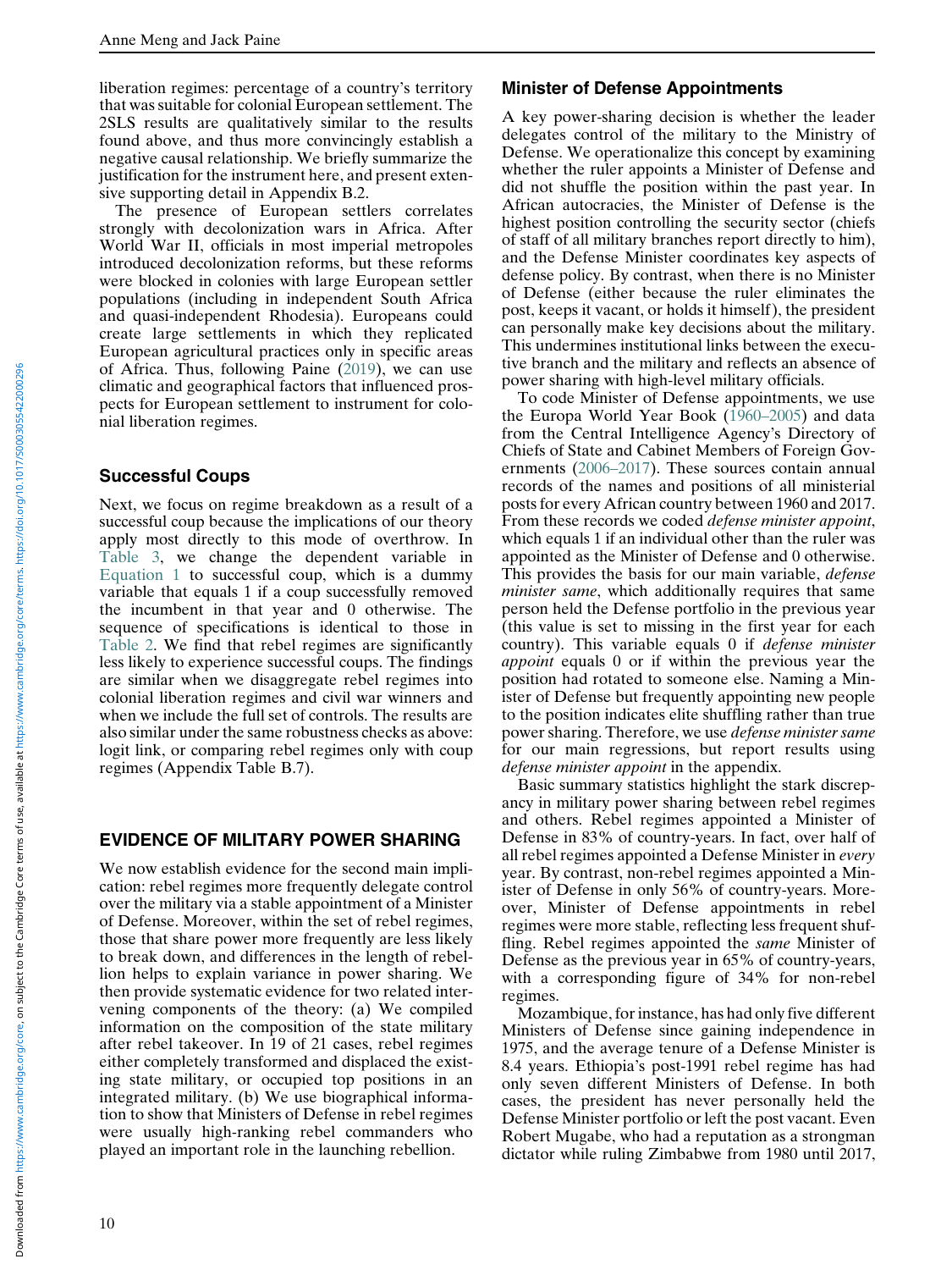# <span id="page-10-1"></span><span id="page-10-0"></span>TABLE 3. Successful Coups

|                                                      | DV: Successful coup                       |                                            |                                                        |                                                        |                                           |                                            |                                                        |                                                        |  |
|------------------------------------------------------|-------------------------------------------|--------------------------------------------|--------------------------------------------------------|--------------------------------------------------------|-------------------------------------------|--------------------------------------------|--------------------------------------------------------|--------------------------------------------------------|--|
|                                                      | (1)                                       | (2)                                        | (3)                                                    | (4)                                                    | (5)                                       | (6)                                        | (7)                                                    | (8)                                                    |  |
| Rebel regime                                         | $-0.0284***$<br>(0.00702)                 | $-0.0216***$<br>(0.00710)                  | $-0.0308***$<br>(0.00771)                              | $-0.0279***$<br>(0.00770)                              |                                           |                                            |                                                        |                                                        |  |
| Col. liberation regime                               |                                           |                                            |                                                        |                                                        | $-0.0261***$                              | $-0.0215**$                                | $-0.0320***$                                           | $-0.0248**$                                            |  |
| Civil war winner                                     |                                           |                                            |                                                        |                                                        | (0.00797)<br>$-0.0329***$<br>(0.00764)    | (0.00886)<br>$-0.0219***$<br>(0.00751)     | (0.00955)<br>$-0.0290***$<br>(0.00815)                 | (0.0111)<br>$-0.0325***$<br>(0.00893)                  |  |
| In(GDP p.c.)                                         |                                           | 0.000666<br>(0.00376)                      |                                                        | $-0.00728*$<br>(0.00408)                               |                                           | 0.000657<br>(0.00388)                      |                                                        | $-0.00811$                                             |  |
| In(GDP p.c.) growth                                  |                                           | $-0.0513*$                                 |                                                        | $-0.0487$                                              |                                           | $-0.0512*$                                 |                                                        | (0.00524)<br>$-0.0474$                                 |  |
| In(oil & gas income p.c.)                            |                                           | (0.0294)<br>$-0.000499$                    |                                                        | (0.0302)<br>$-0.000282$                                |                                           | (0.0295)<br>$-0.000499$                    |                                                        | (0.0305)<br>$-0.000259$                                |  |
| In(population)                                       |                                           | (0.000490)                                 | 0.00491                                                | (0.000520)<br>$0.0116***$                              |                                           | (0.000490)                                 | 0.00499                                                | (0.000522)<br>$0.0121***$                              |  |
| Ethnic frac.                                         |                                           |                                            | (0.00310)<br>$-0.0183$                                 | (0.00374)<br>$-0.0186$                                 |                                           |                                            | (0.00314)<br>$-0.0191$                                 | (0.00416)<br>$-0.0164$                                 |  |
| Religious frac.                                      |                                           |                                            | (0.0179)<br>0.0101                                     | (0.0169)<br>0.000907                                   |                                           |                                            | (0.0188)<br>0.00971                                    | (0.0190)<br>0.000962                                   |  |
| British colony                                       |                                           |                                            | (0.0164)<br>$-0.00260$                                 | (0.0175)<br>$-0.00267$                                 |                                           |                                            | (0.0167)<br>$-0.00229$                                 | (0.0176)<br>$-0.00333$                                 |  |
| French colony                                        |                                           |                                            | (0.0107)<br>0.00739<br>(0.00822)                       | (0.0111)<br>0.00493                                    |                                           |                                            | (0.0107)<br>0.00767                                    | (0.0113)<br>0.00391                                    |  |
| Portuguese colony                                    |                                           |                                            | 0.00528                                                | (0.00820)<br>0.00120                                   |                                           |                                            | (0.00829)<br>0.00631                                   | (0.00868)<br>$-0.00198$                                |  |
| Country-years<br>$R^2$<br>Time controls?<br>Year FE? | 2,352<br>0.011<br><b>YES</b><br><b>NO</b> | 2,352<br>0.038<br><b>YES</b><br><b>YES</b> | (0.0180)<br>2,352<br>0.038<br><b>YES</b><br><b>YES</b> | (0.0189)<br>2,352<br>0.040<br><b>YES</b><br><b>YES</b> | 2,352<br>0.011<br><b>YES</b><br><b>NO</b> | 2,352<br>0.038<br><b>YES</b><br><b>YES</b> | (0.0186)<br>2,352<br>0.038<br><b>YES</b><br><b>YES</b> | (0.0207)<br>2,352<br>0.040<br><b>YES</b><br><b>YES</b> |  |

Note: [Table](#page-10-1) 3 presents linear regression estimates with country-clustered standard error estimates in parentheses. Every column controls for years since the last successful coup and cubic splines.  $*p < 0.10$ ,  $**p < 0.05$ ,  $**p < 0.01$ .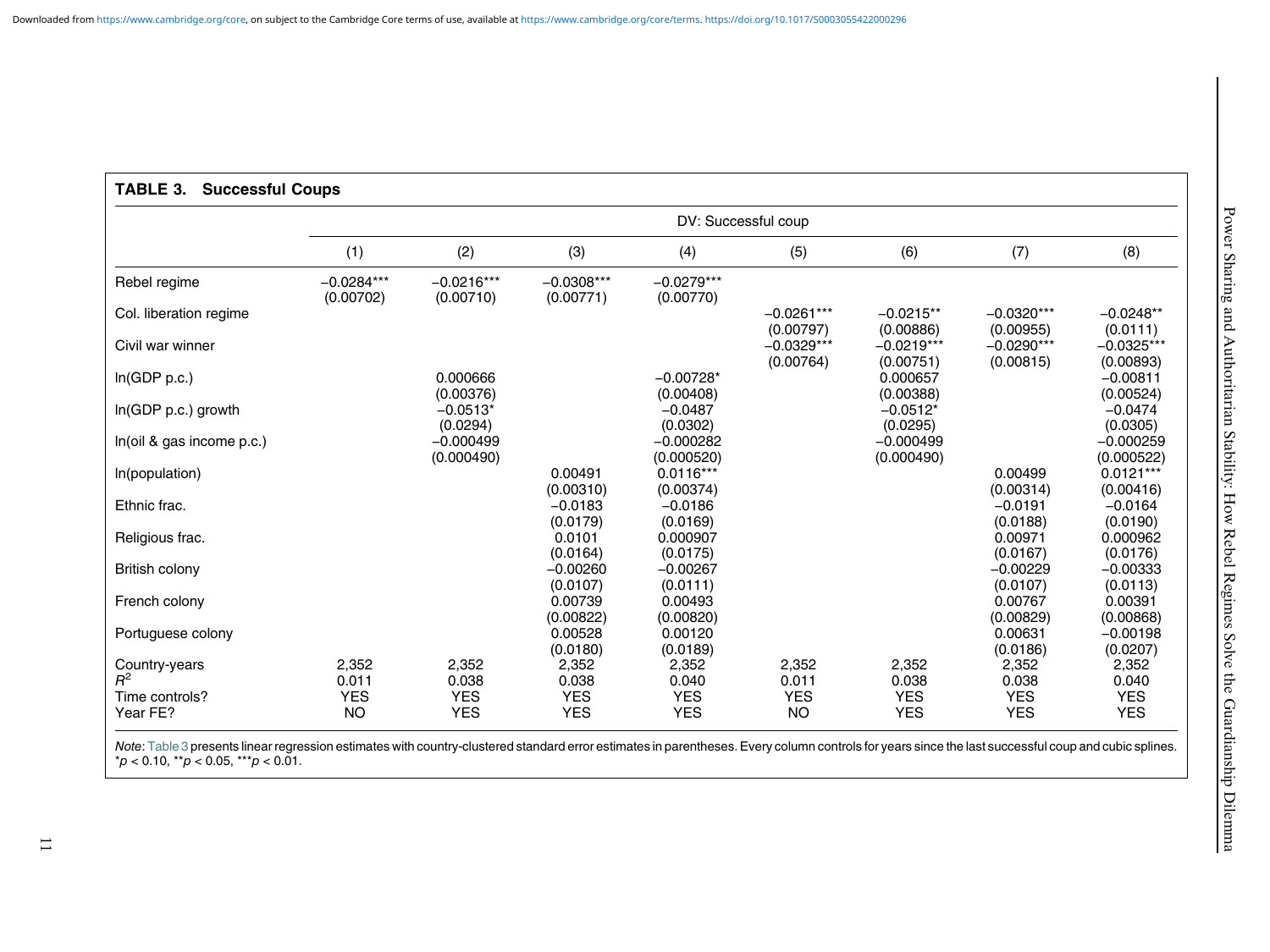<span id="page-11-0"></span>

|                                    | DV: Defense minister same   |                              |                                   |                                    |                             |                              |                                    |                                     |
|------------------------------------|-----------------------------|------------------------------|-----------------------------------|------------------------------------|-----------------------------|------------------------------|------------------------------------|-------------------------------------|
|                                    | (1)                         | (2)                          | (3)                               | (4)                                | (5)                         | (6)                          | (7)                                | (8)                                 |
| Rebel regime                       | $0.315***$<br>(0.0574)      | $0.252***$<br>(0.0599)       | $0.206***$<br>(0.0608)            | $0.206***$<br>(0.0646)             |                             |                              |                                    |                                     |
| Col. liberation regime             |                             |                              |                                   |                                    | $0.320***$<br>(0.0707)      | $0.280***$<br>(0.0657)       | $0.259***$<br>(0.0631)             | $0.278***$<br>(0.0761)              |
| Civil war winner                   |                             |                              |                                   |                                    | $0.306***$<br>(0.0812)      | $0.200**$<br>(0.0826)        | 0.122<br>(0.0841)                  | 0.0994<br>(0.0848)                  |
| In(GDP p.c.)                       |                             | 0.0119<br>(0.0231)           |                                   | 0.00849<br>(0.0365)                |                             | 0.0101<br>(0.0236)           |                                    | $-0.0119$<br>(0.0392)               |
| $In(GDP p.c.)$ growth              |                             | 0.121<br>(0.0888)            |                                   | $0.156*$<br>(0.0849)               |                             | 0.130<br>(0.0909)            |                                    | $0.188**$<br>(0.0861)               |
| In(oil & gas income p.c.)          |                             | $-0.00140$<br>(0.00270)      |                                   | $-0.00300$<br>(0.00254)            |                             | $-0.00154$<br>(0.00273)      |                                    | $-0.00244$<br>(0.00245)             |
| In(population)                     |                             |                              | 0.0287<br>(0.0254)                | 0.0274<br>(0.0347)                 |                             |                              | 0.0254<br>(0.0251)                 | 0.0395<br>(0.0347)                  |
| Ethnic frac.                       |                             |                              | 0.187<br>(0.153)                  | 0.190<br>(0.152)                   |                             |                              | 0.227<br>(0.155)                   | 0.249<br>(0.151)                    |
| Religious frac.                    |                             |                              | 0.0461<br>(0.139)                 | 0.0470<br>(0.126)                  |                             |                              | 0.0600<br>(0.140)                  | 0.0431<br>(0.129)                   |
| British colony                     |                             |                              | $-0.147$<br>(0.0902)<br>$-0.0443$ | $-0.159*$<br>(0.0857)<br>$-0.0375$ |                             |                              | $-0.164*$<br>(0.0907)<br>$-0.0587$ | $-0.177**$<br>(0.0843)<br>$-0.0625$ |
| French colony<br>Portuguese colony |                             |                              | (0.0921)<br>0.151                 | (0.0884)<br>0.157                  |                             |                              | (0.0926)<br>0.104                  | (0.0862)<br>0.0813                  |
|                                    |                             |                              | (0.125)                           | (0.123)                            |                             |                              | (0.143)                            | (0.150)                             |
| Country-years<br>$R^2$<br>Year FE? | 2,263<br>0.074<br><b>NO</b> | 2,263<br>0.124<br><b>YES</b> | 2,263<br>0.158<br><b>YES</b>      | 2,263<br>0.161<br><b>YES</b>       | 2,263<br>0.074<br><b>NO</b> | 2,263<br>0.125<br><b>YES</b> | 2,263<br>0.161<br><b>YES</b>       | 2,263<br>0.165<br><b>YES</b>        |

## TABLE 4. Minister of Defense Appointments

Note: [Table 4](#page-11-0) presents linear regression estimates with standard error estimates clustered by country in parentheses. \*p < 0.10, \*\*p < 0.05,  $***p < 0.01$ .

made stable Minister of Defense appointments: the country had only six different Ministers of Defense during his tenure.

By contrast, leaders of non-rebel regimes often prefer to keep the Defense portfolio for themselves. Dawada Jawara of Gambia, for instance, appointed himself as Defense Minister from 1965 until 1992. When leaders of non-rebel regimes do name a Minister of Defense, they tend to shuffle cabinet appointments frequently to prevent any one elite from gaining too much influence. Burkina Faso has had 19 different Ministers of Defense since the country became independent in 1960, and in many years the incumbent president held the position himself. The average tenure of a Defense Minister was less than three years. In the Central African Republic, a Minister of Defense was appointed in only 36% of years between 1960 and 2017, with an average tenure of less than two years.

In [Table 4](#page-11-0), we assess this relationship statistically. We estimate the same linear regression models as in [Equation 1](#page-7-4) except we change the dependent variable. The sequence of specifications and covariates is identical to those in [Table 2](#page-8-0). The analysis shows that rebel regimes are significantly more likely to make stable Defense Minister appointments. Although the results

are mostly similar across the specifications, the correlation for civil war winners is less robust, which we address below. We present various robustness checks in the appendix: Table B.8 changes the dependent variable to defense minister appoint, and Table B.9 performs the same basic robustness checks as for [Table 2](#page-8-0) (logit models, or comparing rebel regimes only with coup regimes).

## Comparisons within Rebel Regimes

To demonstrate the centrality of power sharing for regime durability, in [Table 5](#page-12-0) we conduct an analysis among rebel regimes only. The dependent variable is authoritarian regime breakdown, as in [Table 2](#page-8-0). The main explanatory variable is the fraction of years for which the rebel regime appointed a stable Defense Minister, calculated by dividing the sum of defense minister same by the number of years the rebel regime was in power. We use this rather than the annual measure of Defense Minister appointments because it more accurately represents the overall stability of power-sharing agreements. For regimes that rarely appoint a Defense Minister, we would in fact expect coups to occur in the years in which a Minister of Defense was appointed. In such cases, the ruler has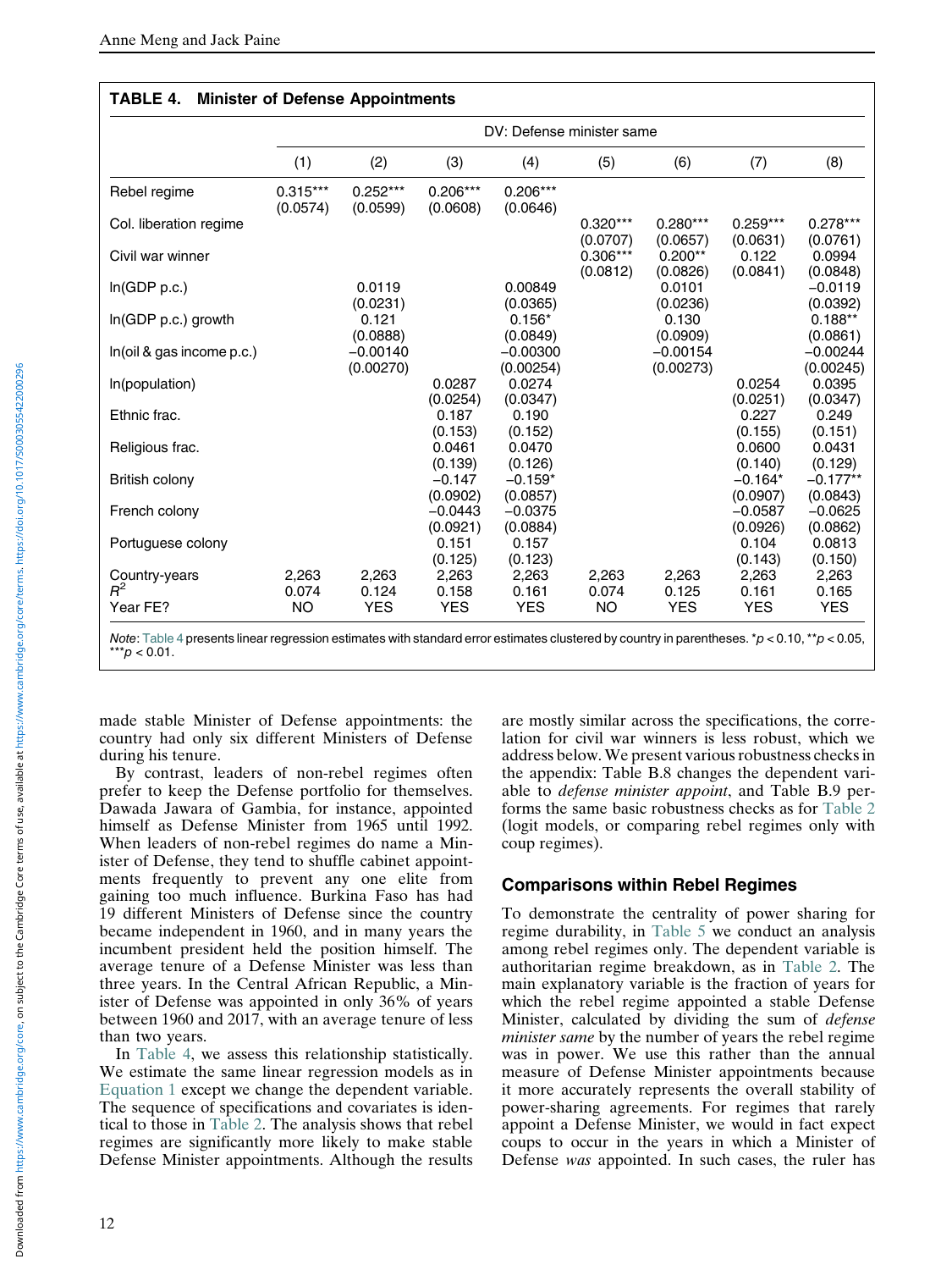<span id="page-12-0"></span>

|                            | DV: Authoritarian regime breakdown |                                     |                          |                                    |  |  |  |
|----------------------------|------------------------------------|-------------------------------------|--------------------------|------------------------------------|--|--|--|
|                            | (1)                                | (2)                                 | (3)                      | (4)                                |  |  |  |
| MoD same (average)         | $-0.0600**$                        | $-0.0702**$                         | $-0.103**$               | $-0.0937*$                         |  |  |  |
| In(GDP p.c.)               | (0.0271)                           | (0.0273)<br>$-0.00988$<br>(0.00599) | (0.0468)                 | (0.0538)<br>$-0.00933$<br>(0.0102) |  |  |  |
| $In(GDP p.c.)$ growth      |                                    | $-0.0506$<br>(0.0442)               |                          | $-0.0437$<br>(0.0494)              |  |  |  |
| In(oil & gas income p.c.)  |                                    | 0.000513<br>(0.000619)              |                          | 0.000793<br>(0.000760)             |  |  |  |
| In(population)             |                                    |                                     | $-0.00926$<br>(0.00738)  | $-0.00477$<br>(0.00731)            |  |  |  |
| Ethnic frac.               |                                    |                                     | $-0.0280$<br>(0.0426)    | $-0.0212$<br>(0.0472)              |  |  |  |
| Religious frac.            |                                    |                                     | $-0.00732$<br>(0.0535)   | $-0.0183$<br>(0.0658)              |  |  |  |
| British colony             |                                    |                                     | $-0.0108$<br>(0.0208)    | $-0.00458$<br>(0.0255)             |  |  |  |
| French colony              |                                    |                                     | $-0.0120$<br>(0.0149)    | $-0.0202$<br>(0.0184)              |  |  |  |
| Portuguese colony          |                                    |                                     | 0.0131<br>(0.0228)       | $-0.00152$<br>(0.0290)             |  |  |  |
| Country-years<br>$R^2$     | 534<br>0.026                       | 534<br>0.119                        | 534<br>0.121             | 534<br>0.124                       |  |  |  |
| Time controls?<br>Year FE? | <b>YES</b><br>NO.                  | <b>YES</b><br><b>YES</b>            | <b>YES</b><br><b>YES</b> | <b>YES</b><br><b>YES</b>           |  |  |  |

Note: [Table 5](#page-12-0) presents linear regression estimates with country-clustered standard error estimates in parentheses. Every column controls for years since the last regime change and cubic splines. The sample includes rebel regimes only.  $^*p$  < 0.10,  $^{**}p$  < 0.05,  $^{***}p$  < 0.01.

temporarily relinquished direct control over the military, but with low assurances of future power sharing. By contrast, the average rate of Defense Minister appointments picks up the low propensity for such regimes to share power and the consequent low credibility of promises.

[Table 5](#page-12-0) establishes that rebel regimes with stable Defense Minister appointments are less likely to break down than are rebel regimes without stable Defense Minister appointments. We illustrate the statistical findings with an example from Chad's rebel regime from 1982–90. The leader, Hissène Habré, kept the Defense Minister position vacant most of the time he was in power. The two times he appointed a Defense Minister, they were shuffled almost immediately. Eight years after taking power, Habré was overthrown in a rebellion that was organized by a former army chief of staff, Idriss Déby, whom he had purged the previous year.

This analysis emphasizes the need for rebel regime leaders to share power with military elites in order to avoid overthrow. It highlights the contrast between our power-sharing mechanism and other accounts of revolutionary durability. Whereas existing studies of revolutionary regimes highlight ideology and partisanship ties as a stand-alone mechanism, the within-rebel regimes analysis demonstrates that relying on personal ties alone is not sufficient to promote regime durability.

Rebel regimes that do not share power are more susceptible to breakdown.

Why do some rebel regime leaders *not* share power with military elites? Our theory suggests that the duration of the launching rebellion matters. In cases in which the war was short, leaders and military commanders had briefer interactions and limited experience delegating power. Because we posit experience with sharing power during the launching rebellion as the key to facilitating peaceful power sharing after gaining power, we expect rebel regimes that endured longer conflicts to share power more frequently. Empirically, rebel regimes with longer launching rebellions do indeed exhibit higher rates of Defense Minister appointments, as shown in [Figure 1](#page-13-0). Among the six cases in which the president named the same Minister of Defense in less than half the years of the regime, all experienced struggles of seven years or shorter. This relationship also helps to account for why the correlation between colonial liberation regimes and stable Minister of Defense appointments is stronger than that for civil war winners (see [Table 4\)](#page-11-0): the average length of their launching struggles was 12.6 and 6.5 years, respectively.

## Transforming the Military

We expect rebel regimes to facilitate peaceful power sharing with military elites because, upon gaining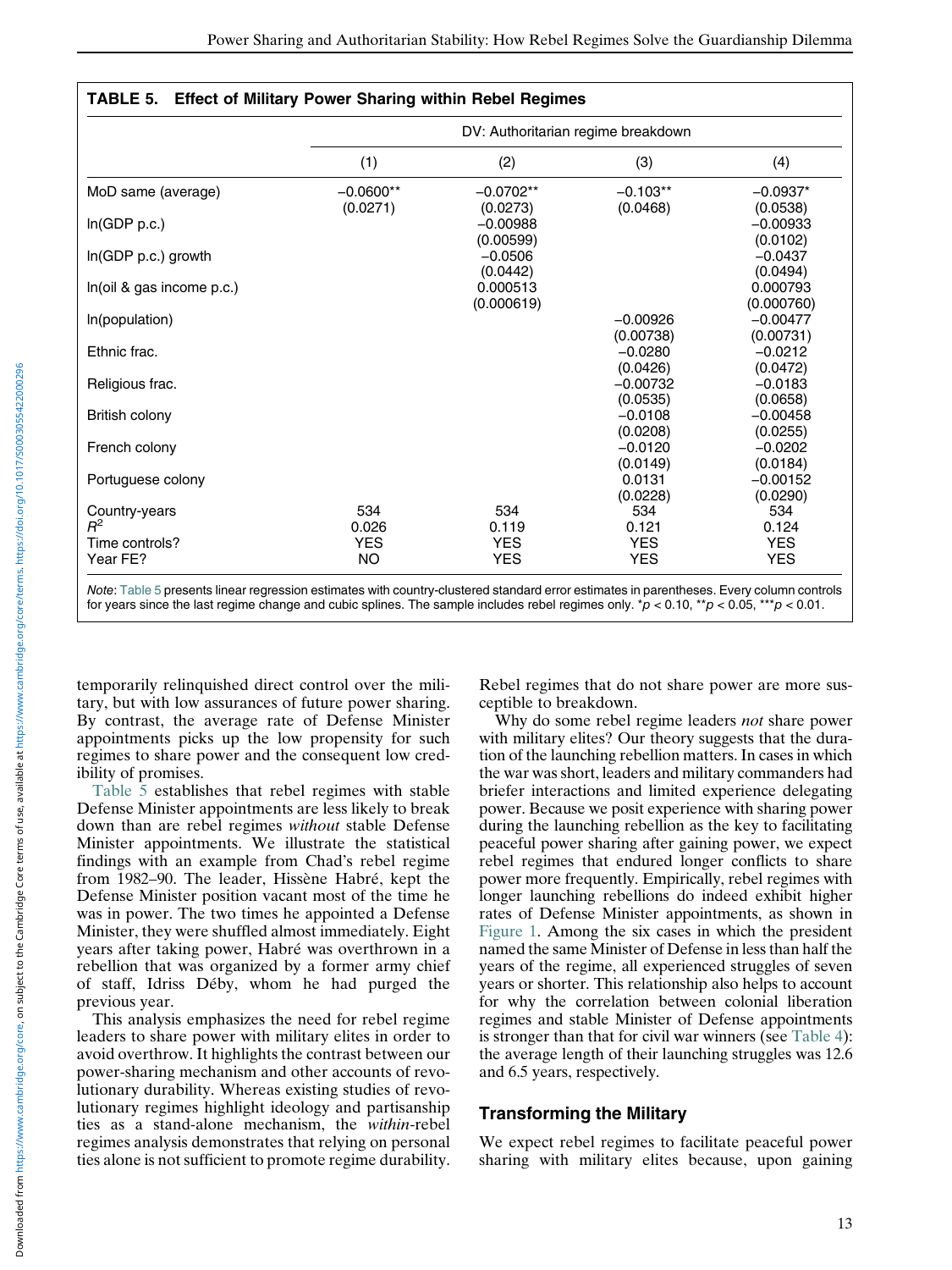<span id="page-13-0"></span>

rebel regimes. The solid dots are the colonial liberation cases and the open dots are civil war winners.

<span id="page-13-1"></span>

| <b>TABLE 6. Military Transformation in Rebel Regimes</b>                                                               |                                                                                                          |                                                                                                      |                                |  |  |  |  |
|------------------------------------------------------------------------------------------------------------------------|----------------------------------------------------------------------------------------------------------|------------------------------------------------------------------------------------------------------|--------------------------------|--|--|--|--|
| Complete military transformation                                                                                       |                                                                                                          | Military integration                                                                                 | No military transformation     |  |  |  |  |
| Algeria 62-92<br>Angola 75-NA<br>Chad 82-90<br>Congo-B 97-NA<br>Eritrea 93-NA<br>Ethiopia 91-NA<br>Guinea-Bissau 74-80 | Ivory Coast 11-NA<br>Liberia 97-03<br>Mozambique 75-NA<br>Rwanda 94-NA<br>Uganda 86-NA<br>Zimbabwe 80-NA | Burundi 06-NA<br>Chad 90-NA<br>DRC 97-NA<br>Namibia 90-NA<br>South Africa 94-NA<br>South Sudan 11-NA | Morocco 56-NA<br>Tunisia 56–11 |  |  |  |  |

power, victorious rebel groups enjoy a unique opportunity to transform the state military. This enables the leader to delegate authority to military commanders from their armed wing, with whom they shared power during the launching rebellion. We assess this claim systematically by compiling information on the state military for every rebel regime after taking power. We coded each case into one of three categories: Complete Military Transformation, Military Integration, and No Military Transformation. [Table 6](#page-13-1) summarizes the cases, and Appendix A.3 provides detailed coding notes and citations.

In 13 of the 21 rebel regime cases, the rebel military completely transformed the military by displacing the existing state armed forces and replacing them with their own armed wing. Consequently, members of the victorious rebel group dominated the new military. In most cases, the preceding national military disintegrated by the end of the conflict, whether because European colonial soldiers fled the country (leaving African colonial soldiers at the mercy of the rebels) or because of defeat on the battlefield. For example, in Mozambique, the guerrilla forces that fought Portugal in the liberation war became the new national army upon independence. In fact, FRELIMO even refused to integrate into their ranks African soldiers who had previously fought for the Portuguese Army.

In these cases, one rebel faction dominated the new state military even when multiple rebel groups participated in overthrowing the previous government. In Angola, MPLA monopolized control of political positions at independence and their armed wing became the state military while excluding rebel troops from UNITA and FNLA, who then fought against MPLA for decades. In Zimbabwe, Robert Mugabe used troops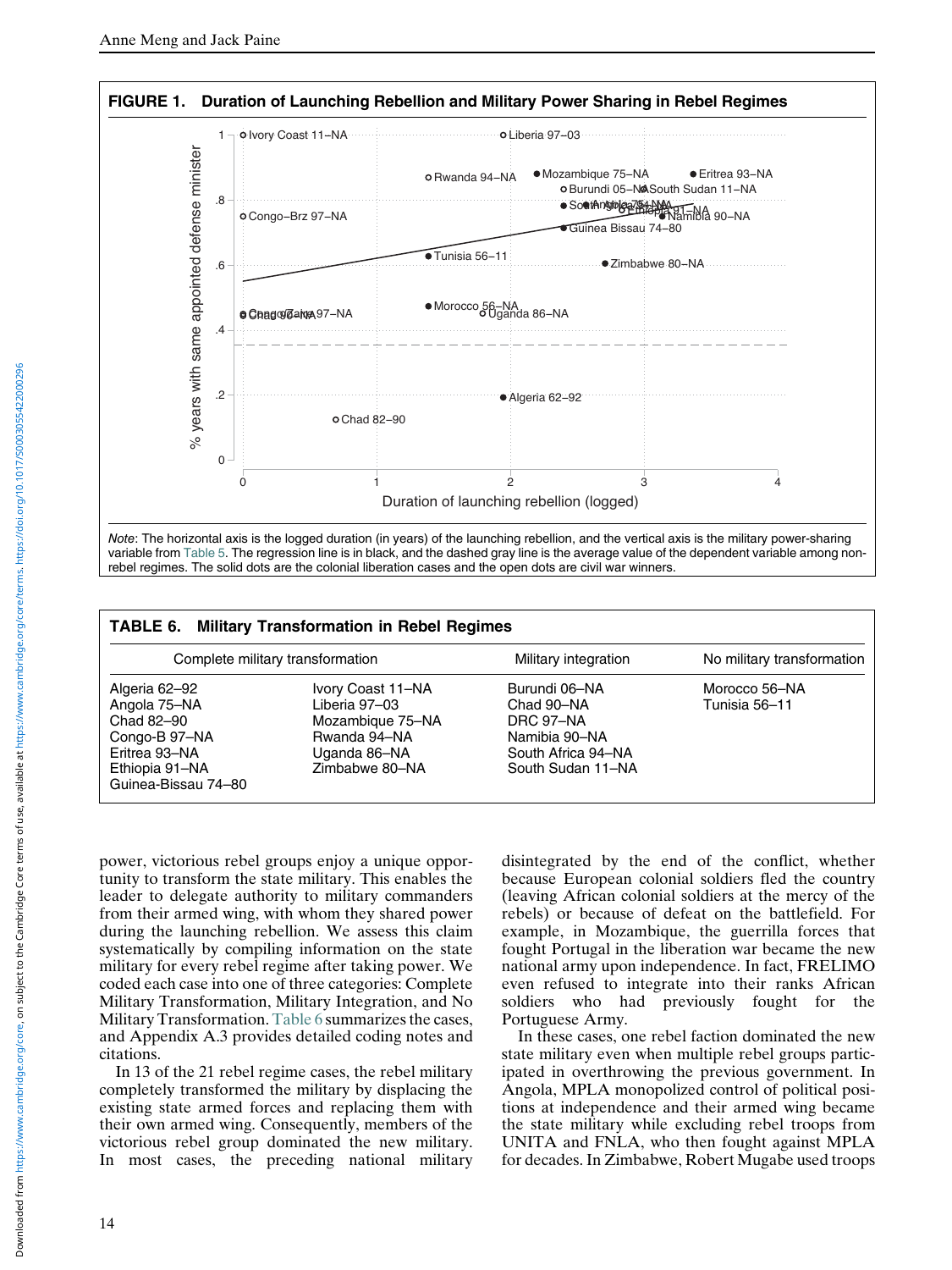from the armed wing of ZANU to subjugate rival forces from ZAPU. Despite initial plans for military integration, ZANU's ascendancy over ZAPU and existing white officers yielded de facto complete military transformation.

In six cases, the main rebel group integrated their armed wing with another force. However, even in military integration cases, the rebel group usually controlled the highest-ranking military positions. In South Africa, Namibia, and Burundi, the civil war settlement called for integrating rebel militaries into the existing state military. After the Cold War ended, international actors intervened to try to end long-running civil wars and supported security-sector reform programs. In South Africa, members of the ANC and other African groups joined officials from the white apartheid regime. Africans from uMkhonto we Sizwe (the military wing of the ANC) and other armed groups came to dominate the highest ranks as well as the rank and file, whereas white officers from the former SADF remained prominent among other officer positions. The arrangement was similar in Namibia. The other military integration cases were more heterogeneous. In Chad 90–NA and the DRC, rebels achieved outright military victory over the previous state military, but their relative weakness upon winning compelled them to share power with other armed opposition groups. In South Sudan, despite creating a new country, the new state military amalgamated various rebel groups that had fought against the Sudanese government.

Rebel forces played a minimal role in the subsequent state military in only two cases, Morocco and Tunisia, during their struggle to gain independence from France. In both cases, guerrilla fighters were less important than peaceful nationalist organizations.

## Minister of Defense Biographies

In [Table 4](#page-11-0), we use the stable appointment of a Minister of Defense to measure whether a ruler delegates control over the military to the Ministry of Defense. Yet our theory offers more specific expectations for rebel regimes. We posit that building a private army from scratch and fighting for power should facilitate peaceful power sharing specifically because the ruler gains experience with sharing power among high-level commanders during the rebellion. Thus, we expect that Ministers of Defense in rebel regimes should tend to be important members of the launching rebellion, as opposed to family members, obscure actors lacking any power base, members of the previous state military, or members of other rebel groups that fought for power.

To assess this expectation, we compiled biographical details about individuals that served as Ministers of Defense in rebel regimes (Appendix Table B.10 provides details). Within the first 20 years of each regime, 70% of Defense Ministers were high-level commanders from the launching rebellion. These actors amassed operational control over troops and gained legitimacy from the founding struggle, which enabled them to credibly threaten the leader if he attempted to personalize power.

In Eritrea, Petros Solomon was appointed as the first Defense Minister following independence. Solomon was a leading figure during the armed struggle. He was one of three members of the party's military committee, the head of the military intelligence unit, and a member of the political bureau of the party's Central Committee. Guinea-Bissau's first Defense Minister, João Bernardo Vieira, a celebrated guerrilla commander, was the military chief in southern Guinea-Bissau during the war. In Mozambique, the first Defense Minister was Alberto Joachim Chipande, who was a leading member of FRELIMO during the liberation war and allegedly fired the first shot against the Portuguese colonial forces. Tobias Joaquim Dai served as Minister of Defense from 2000 to 2008. He commanded the FRELIMO Army during the launching rebellion.

Rebel rulers rarely named Defense Ministers either from the previous regime or from competing rebel factions. Above we noted the lack of military integration in Angola and Zimbabwe despite multiple rebel groups. In both South Africa and Namibia, the Defense Minister has always been a member of the majority-rule rebels even though the rebel army was integrated into the state military. The handful of exceptions come from other cases of military integration. For example, the civil war settlement in Burundi called for a 50-50 distribution of Hutu (rebels) and Tutsi (incumbent regime) in the military. Although a rebel leader became president, the first two Ministers of Defense following the settlement were high-ranking members of the extant state military.

## ALTERNATIVE EXPLANATIONS

The previous section demonstrated that rebel regimes frequently share power with military elites and that this strategy promotes durable regimes. Here we show evidence against four alternative explanations: (1) revolutionary transformation of state and society, (2) ruling parties and subjugation of the military, (3) sharing power with civilians or across ethnic groups, and (4) alternatives suggested by research on civil war termination.

# Controlling the Countryside

Existing accounts link revolutionary regimes to the transformation of society, following Huntington's ([1968,](#page-17-0) 292) well-known aphorism, "He who controls the countryside controls the country." Levitsky and Way [\(2013\)](#page-17-8) and Lachapelle et al. [\(2020](#page-17-7)) argue that gaining power through violence, unleashing a program of social revolution, and defeating counterrevolutionaries eliminates alternative centers of power that supported the previous regime. Even if true on average for the broader global sample of revolutionary regimes, this mechanism does not help to explain the durability of African rebel regimes, as we discuss in Appendix C.1. Throughout history, rulers in Africa have typically failed to exercise effective control over extended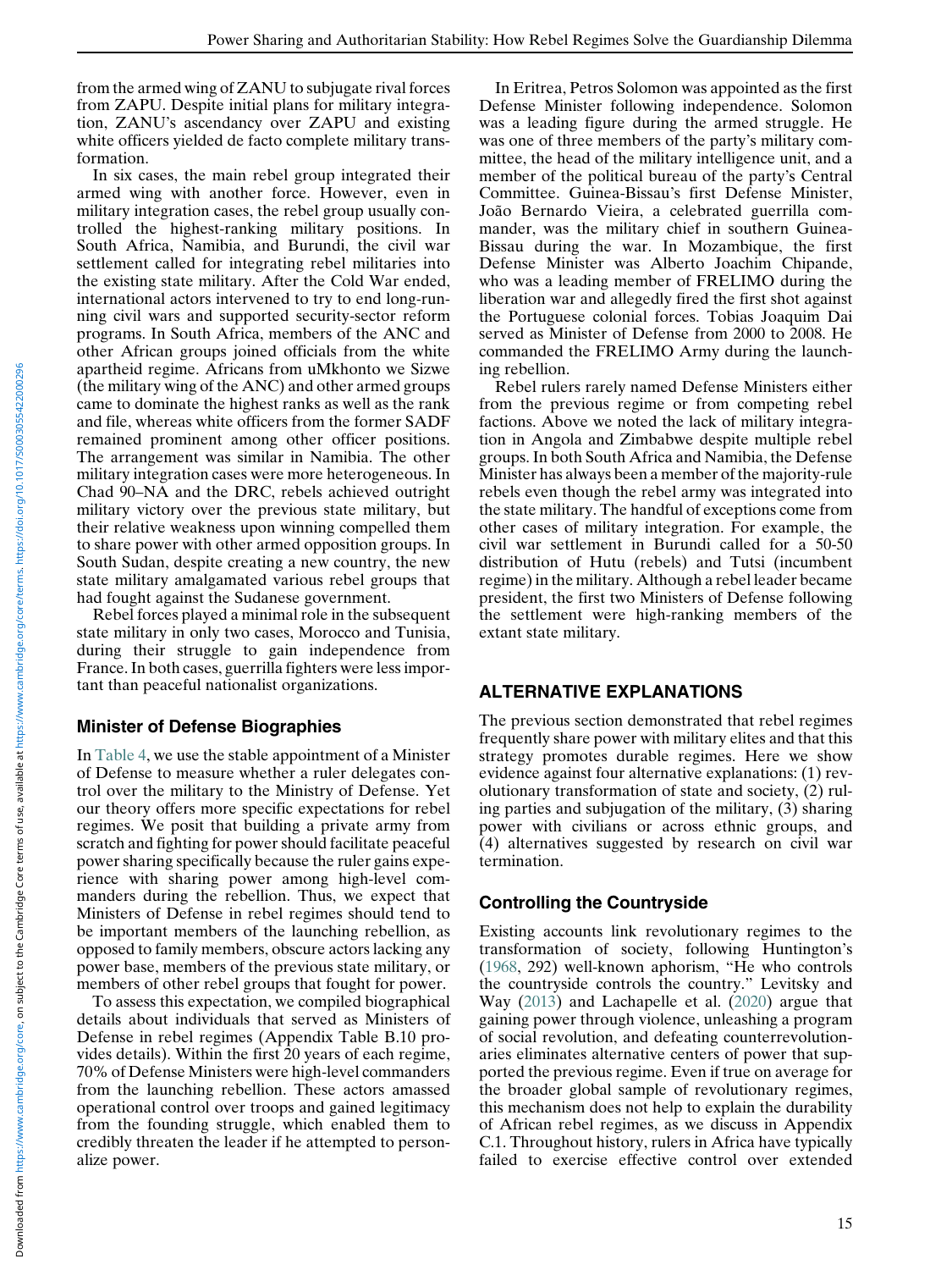territories (Herbst [2000](#page-16-6)). Even when rebel groups capture the state, they typically fail to implement successful land reform or otherwise uproot bases of societal opposition. Using various quantitative measures of state control over society, in Appendix Table C.1, we demonstrate that rebel regimes in Africa are not distinguished on measures of societal control. This is unsurprising when considering the frequency with which rebel regimes faced counterrevolutionary challenges shortly after gaining power. With five years of establishing the regime, 10 of 21 rebel regimes fought an armed rebellion. Clearly in these instances, the rebel regime did not consolidate full control over the countryside.

We also engage with Lachapelle et al.'s [\(2020](#page-17-7)) argument that counterrevolutions promote elite unity after revolutionary regimes gain power. We show evidence against this alternative within our sample by demonstrating that rebel regimes are durable regardless of whether they face an armed challenger within five years of gaining power.

## Ruling Parties and Subjugation of the Military

Many argue that party institutions facilitate authoritarian survival. A common operationalization is that strong parties are ones in which the ruling party predates the regime (Geddes, Wright, and Frantz [2018;](#page-16-2) Miller [2020](#page-17-9)). Rebel regimes almost always inherit parties (19 of 21 cases in our dataset), as they form an armed wing and a political wing (i.e., party) amid their fight for power. Thus, rebel regimes are highly correlated with inherited parties, but this does not substantiate the strength of the party, in contrast to the more specific mechanisms from our theory. Rather than model a control variable for strong parties for which our rebel regimes variable is nearly a strict subset, we instead subset on regimes that inherited a party upon gaining power in Appendix Table C.2. Within this sample, rebel regimes are *still* significantly more durable.

We also provide evidence against the possibility that military elites are subjugated or repressed by a strong party in rebel regimes. In Appendix Table C.3, we show that rebel regimes are not significantly more likely to have strong party oversight of the military or have a commissar system (data from Geddes, Wright, and Frantz [2018\)](#page-16-2). The latter finding reflects the rarity of commissar systems among African regimes. The only exceptions are two rebel regimes (Angola, Mozambique) and three non-rebel regimes (Guinea, Tanzania, Zambia). We also show that rebel regimes are not significantly more likely to have counterbalancing military organizations (data from De Bruin [2020\)](#page-16-17).

#### Sharing Power with Civilians or across Ethnic Groups

Another possibility is that delegating control over the military is not the only way in which rebel regimes share power and that other forms of power sharing are more important for explaining regime survival. Our theory suggests this is unlikely because the aspects of the rebellion we highlight as facilitating credible power sharing apply to coercive dimensions only. In Appendix C.3, we show that rebel regimes are not more likely to name a vice president or prime minister (the highestranking civilian position in the cabinet) and they do not engage in broader ethnic power sharing.

The converse possibility is that rebel regimes are mainly a front for a single ethnic group to dominate others, perhaps because this is easier to achieve by displacing ethnic rivals via a rebellion. By contrast, we demonstrate that the rebellions that launched most rebel regimes were multiethnic and that, like typical African regimes, their postseizure cabinets usually contained multiple ethnic groups.

## Civil War Termination Literature

In Appendix C.4, we engage with research on civil war termination and changes since the Cold War ended. We disaggregate rebel regimes by whether they were established by outright rebel victory or a settlement with the previous government, which captures a key distinction from Toft ([2009\)](#page-17-3). Only four rebel regimes gained power via negotiated settlements: Burundi, Namibia, South Africa, and Zimbabwe. These cases followed a common post–Cold War pattern of implementing security-sector reform programs. However, all other rebel regimes were founded by outright rebel victory, in which the rebels typically replaced the existing state military with their own and did not undergo securitysector reform initiatives.

Three additional robustness checks address related considerations about civil war termination. First, we disaggregate all regimes by the most recent way in which a civil war ended (outright rebel victory, outright government victory, settlement, no civil war or none ended). Second, we disaggregate rebel regimes by whether they originated during the Cold War. Third, we control for other conflict factors that affect regime stability: ongoing civil war, refugees, foreign-imposed regimes, and a post-Cold War fixed effect.

## **CONCLUSION**

In this article, we establish an important source of authoritarian durability. Rebel regimes typically survive for long periods because the experience of gaining power via a rebellion enables the ruler to credibly share power with military elites after gaining power. These foundations enable leaders of rebel regimes to solve the guardianship dilemma.

Although our theory is general, our empirical evidence draws solely from Africa. One scope condition for the region is the historically rooted impediments to consolidating control over the countryside (see the discussion in Appendix C.1). Existing hypotheses that revolutionary regimes establish firm control over society are more plausible elsewhere. Consider, for example, three classic cases in which social revolutions preceded long-lasting authoritarian regimes: China,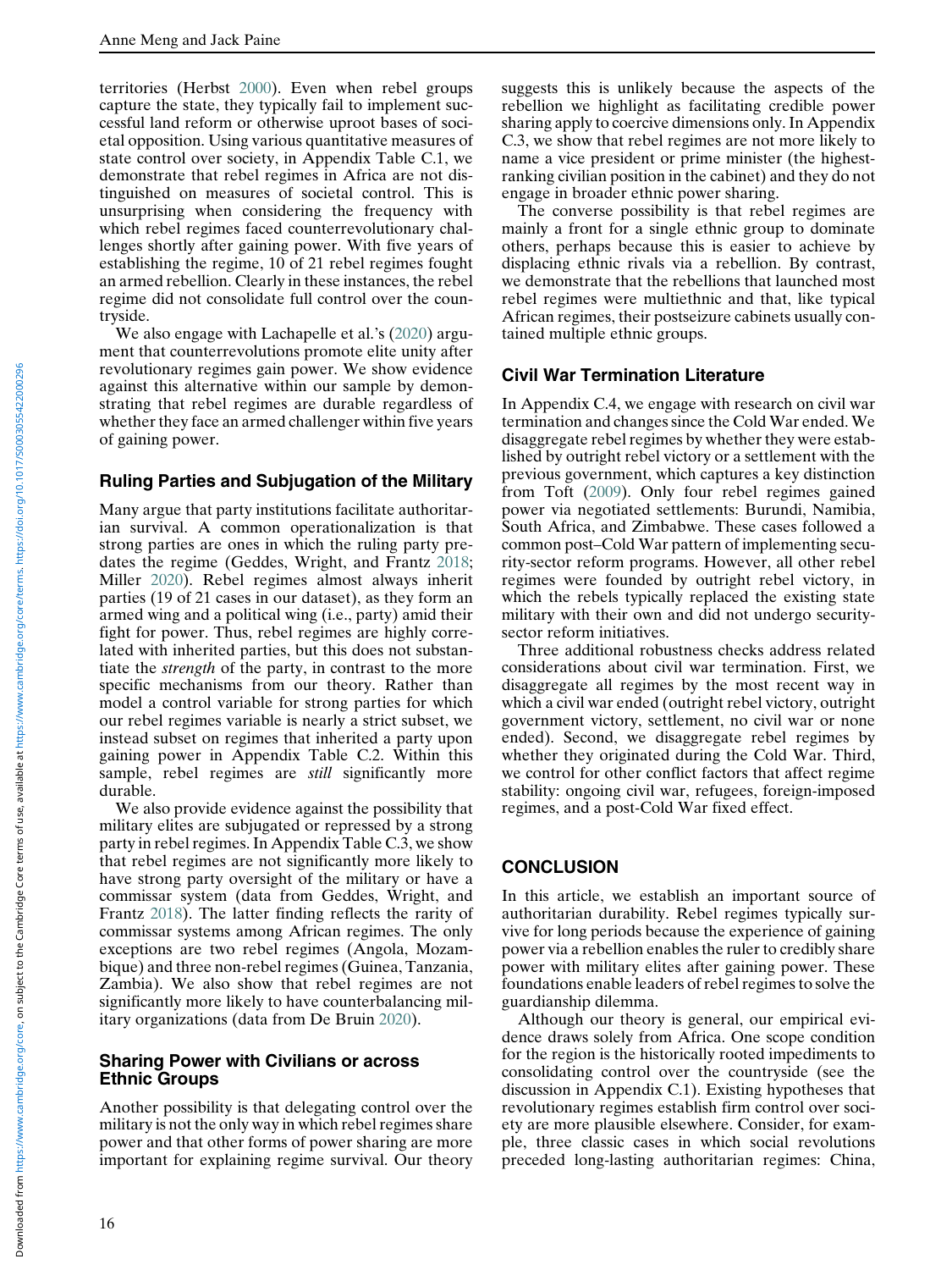Russia, and Vietnam. Each country experienced a long history of a state governed by members of the dominant ethnic group. Although these factors did not preordain that the revolutionary group would consolidate control over the countryside, they created more favorable conditions than in African states lacking a similar history. Understanding these similarities and differences will help to situate authoritarianism in Africa in a broader global context.

<span id="page-16-11"></span><span id="page-16-4"></span>Another remaining question is whether our implication of peaceful power sharing within rebel regimes should last beyond the wartime generation (White [2017\)](#page-17-25). From a theoretical perspective, it is unclear. On the one hand, perhaps the foundations for credible power sharing should not extend beyond the wartime generation because subsequent elites lack experiences with sharing power during the launching rebellion. On the other hand, perhaps peaceful power sharing becomes institutionalized over time: once the wartime generation stabilizes expectations regarding military appointments, these arrangements become the norm. Empirically, we cannot yet answer this question conclusively because most African rebel regimes are still in their wartime generation. Tentatively, the durability of rebel regimes does seem to extend beyond the initial generation. Of the six rebel regimes in our sample that endured at least 30 years, five are still in power today (Angola, Morocco, Mozambique, Uganda, and Zimbabwe). Ultimately, we leave this as a question for future research, along with the broader theoretical considerations we raise about power sharing, the guardianship dilemma, and rebel regimes.

## <span id="page-16-16"></span><span id="page-16-14"></span><span id="page-16-13"></span><span id="page-16-12"></span><span id="page-16-9"></span>SUPPLEMENTARY MATERIALS

<span id="page-16-10"></span>To view supplementary material for this article, please visit [http://doi.org/10.1017/S0003055422000296.](http://doi.org/10.1017/S0003055422000296)

# <span id="page-16-17"></span>DATA AVAILABILITY STATEMENT

<span id="page-16-15"></span><span id="page-16-8"></span><span id="page-16-3"></span>Research documents and data that support the findings of this study, including supplementary appendices, are openly available at the American Political Science Review Dataverse: [https://doi.org/10.7910/](https://doi.org/10.7910/DVN/8LQZW9) [DVN/8LQZW9.](https://doi.org/10.7910/DVN/8LQZW9)

# <span id="page-16-2"></span><span id="page-16-0"></span>ACKNOWLEDGMENTS

<span id="page-16-7"></span><span id="page-16-6"></span><span id="page-16-5"></span><span id="page-16-1"></span>For helpful conversations and insightful feedback, we thank Leonardo Arriola, Kristen Harkness, Alex Lee, Steven Levitsky, Janet Lewis, Elizabeth Nugent, Philip Potter, Naunihal Singh, and Scott Wolford. We are also grateful to audiences at the ACPG Online Workshop, APSA 2021, Boston University, Emory University, GIGA Institute, LSE, Princeton University, SPSA 2020, Syracuse University, Texas A&M, UC Berkeley Africa Working Group, University of Minnesota, and UT Austin, as well as the editors and three anonymous referees. We dedicate this article to our PhD adviser and friend Bob Powell, who sparked our interest in authoritarian power sharing.

# CONFLICT OF INTEREST

The authors declare no ethical issues or conflicts of interest in this research.

# ETHICAL STANDARDS

The authors affirm this research did not involve human subjects.

# **REFERENCES**

- Arriola, Leonardo R. 2009. "Patronage and Political Stability in Africa." Comparative Political Studies 42 (10): 1339–62.
- Arriola, Leonardo R., Jed DeVaro, and Anne Meng. 2021. "Democratic Subversion: Elite Cooptation and Opposition Fragmentation." American Political Science Review 115 (4): 1358–72.
- Berhe, Mulugeta Gebrehiwot. 2017. "The Ethiopian Post-Transition Security Sector Reform Experience: Building a National Army from a Revolutionary Democratic Army." African Security Review 26 (2): 161–79.
- Boix, Carles, and Milan Svolik. 2013. "The Foundations of Limited Authoritarian Government: Institutions, Commitment, and Power-Sharing in Dictatorships." Journal of Politics 75 (2): 300-16.
- Central Intelligence Agency. 2006–2017. "Directory of Chiefs of State and Cabinet Members of Foreign Governments." Washington DC: Library of Congress.
- Christia, Fotini. 2012. Alliance Formation in Civil Wars. Cambridge: Cambridge University Press.
- Colgan, Jeff. 2012. "Measuring Revolution." Conflict Management and Peace Science 29 (4): 444–67.
- Colgan, Jeff D., and Jessica L. P. Weeks. 2015. "Revolution, Personalist Dictatorships, and International Conflict." International Organization 69 (1): 163–94.
- Davidson, Basil. 1984. "Portuguese-Speaking Africa." In Cambridge History of Africa Vol. 8, ed. Michael Crowder, 755–810. Cambridge: Cambridge University Press.
- De Bruin, Erica. 2020. How to Prevent Coups d'État. Ithaca, NY: Cornell University Press.
- Europa Publications. 1960–2005. The Europa World Year Book. London: Routledge.
- Francois, Patrick, Ilia Rainer, and Francesco Trebbi. 2015. "How Is Power Shared in Africa?" Econometrica 83 (2): 465–503.
- Gandhi, Jennifer. 2008. Political Institutions under Dictatorship. Cambridge: Cambridge University Press.
- Geddes, Barbara, Joseph Wright, and Erica Frantz. 2018. How Dictatorships Work: Power, Personalization, and Collapse. Cambridge: Cambridge University Press.
- Greitens, Sheena Chestnut. 2016. Dictators and Their Secret Police: Coercive Institutions and State Violence. Cambridge: Cambridge University Press.
- Harkness, Kristin A. 2018. When Soldiers Rebel: Ethnic Armies and Political Instability in Africa. Cambridge: Cambridge University Press.
- Herbst, Jeffrey. 2000. States and Power in Africa: Comparative Lessons in Authority and Control. Princeton, NJ: Princeton University Press.
- Hoddie, Matthew, and Caroline Hartzell. 2003. "Civil War Settlements and the Implementation of Military Power-Sharing Arrangements." Journal of Peace Research 40 (3): 303–20.
- Huang, Reyko. 2016. The Wartime Origins of Democratization: Civil War, Rebel Governance, and Political Regimes. Cambridge: Cambridge University Press.